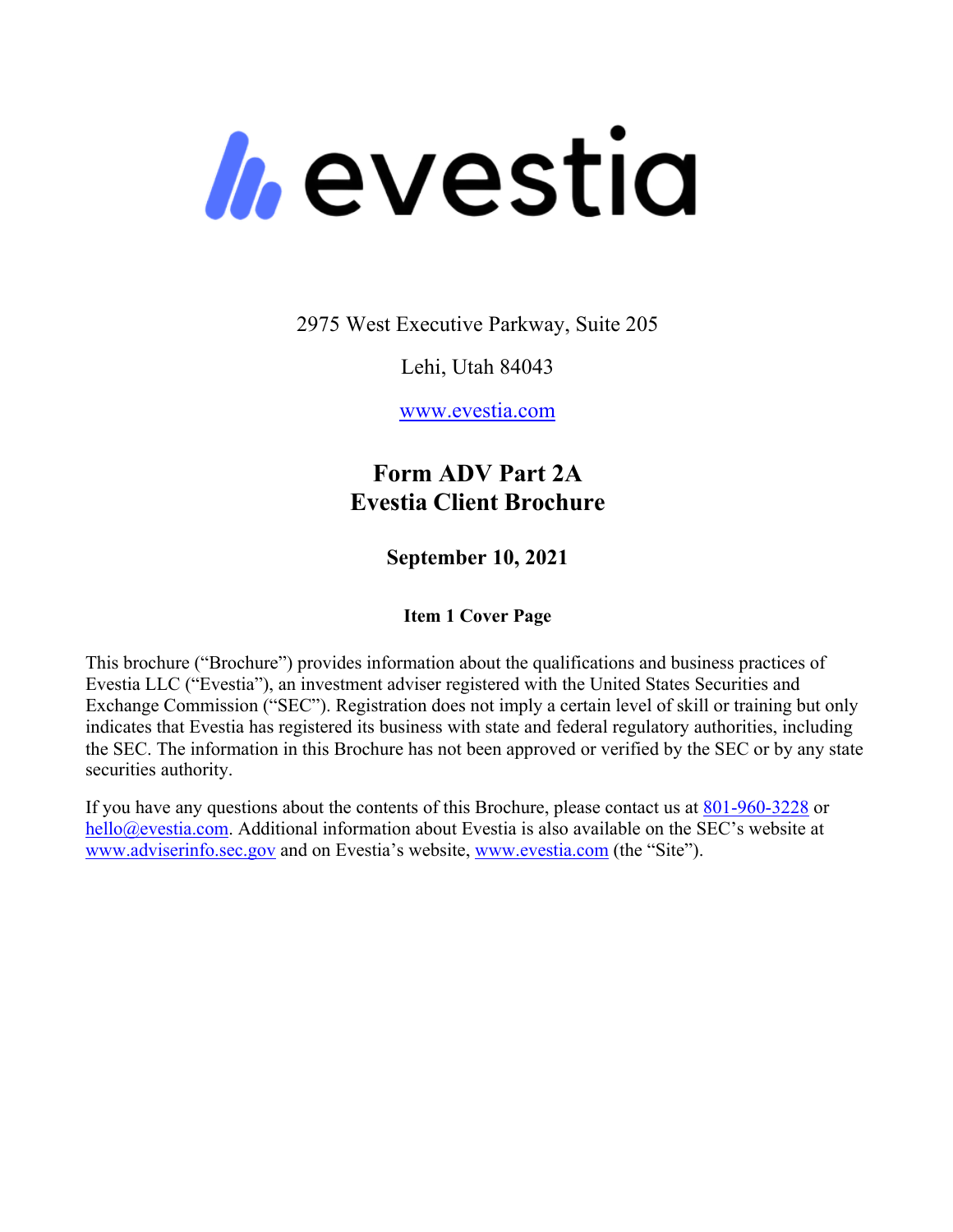# **Item 2 Material Changes**

The material changes to Evestia's Form ADV Part 2 brochure from the initial filing on May 1, 2021:

## **Item 4 Advisory Business**, **Item 10 Other Financial Industry Activities and Affiliations, Item 12 Brokerage Practices**

All three sections were updated to reflect a change in technology provider, introducing broker, and custodian to Altruist Financial LLC and Apex Clearing Corporation.

Assets under management was updated from \$0 to \$208,573 as of September 1, 2021.

#### **Item 5 Fees and Compensation**

Account minimums were removed, and the fee schedule was changed to a flat 1% fee.

## **Item 14 Client Referrals and Other Compensation**

Disclosure that Evestia may share fees for referrals, but these fees will not increase the cost to clients.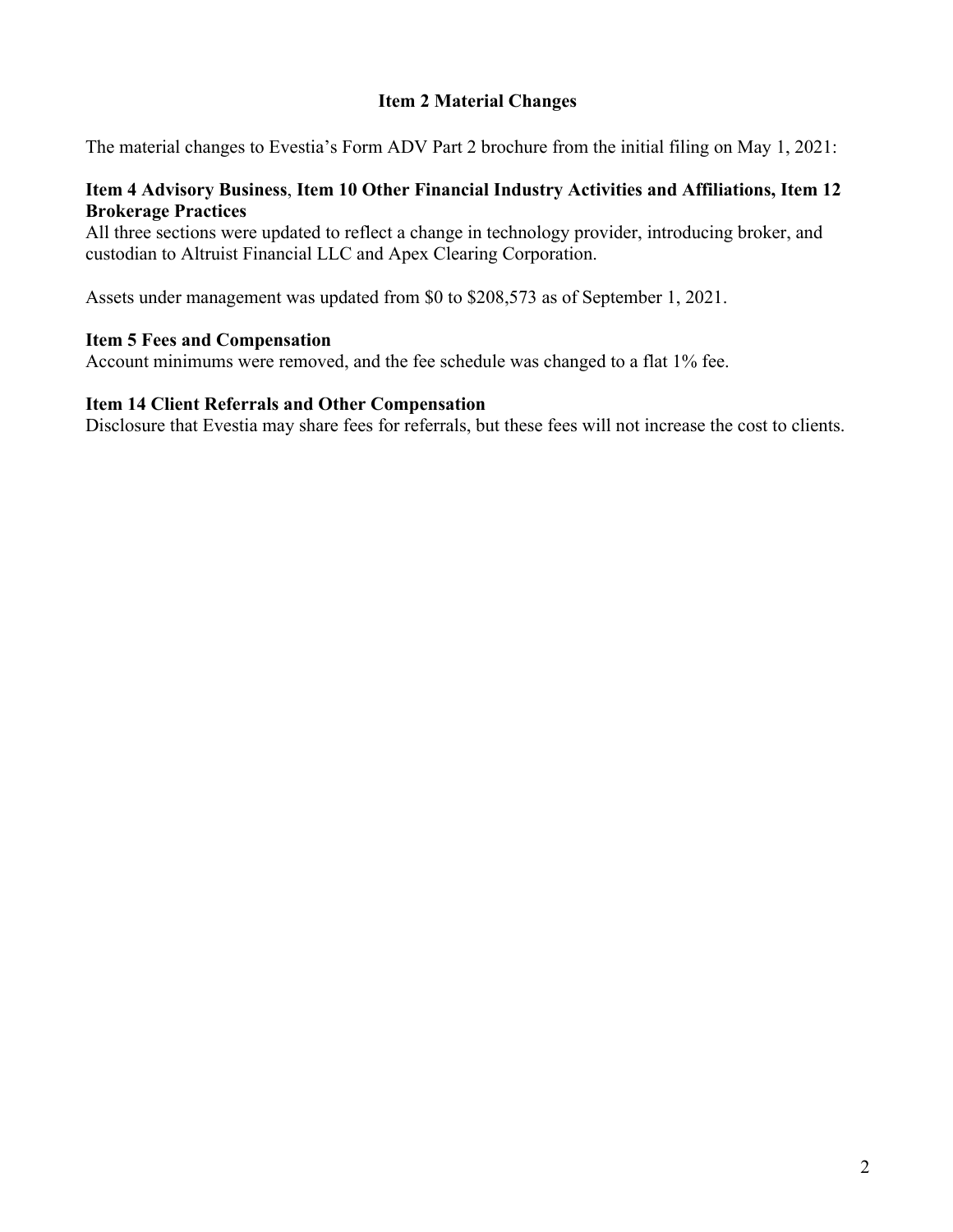# **Item 3 Table of Contents**

| <b>Item 1 Cover Page</b>                                                                      | $\mathbf{1}$            |
|-----------------------------------------------------------------------------------------------|-------------------------|
| <b>Item 2 Material Changes</b>                                                                | $\boldsymbol{2}$        |
| <b>Item 3 Table of Contents</b>                                                               | $\mathbf{3}$            |
| <b>Item 4 Advisory Business</b>                                                               | $\overline{\mathbf{4}}$ |
| <b>Item 5 Fees and Compensation</b>                                                           | 5                       |
| Item 6 Performance-Based Fees and Side--by--Side Management                                   | 6                       |
| <b>Item 7 Types of Clients</b>                                                                | 6                       |
| Item 8 Methods of Analysis, Investment Strategies and Risk of Loss                            | 7                       |
| <b>Item 9 Disciplinary Information</b>                                                        | 11                      |
| Item 10 Other Financial Industry Activities and Affiliations                                  | 11                      |
| Item 11 Code of Ethics, Participation or Interest in Client Transactions and Personal Trading | -11                     |
| <b>Item 12 Brokerage Practices</b>                                                            | 11                      |
| <b>Item 13 Review of Accounts</b>                                                             | 12                      |
| <b>Item 14 Client Referrals and Other Compensation</b>                                        | 12                      |
| <b>Item 15 Custody</b>                                                                        | 13                      |
| <b>Item 16 Investment Discretion</b>                                                          | 13                      |
| <b>Item 17 Voting Client Securities</b>                                                       | 13                      |
| <b>Item 18 Financial Information</b>                                                          | 14                      |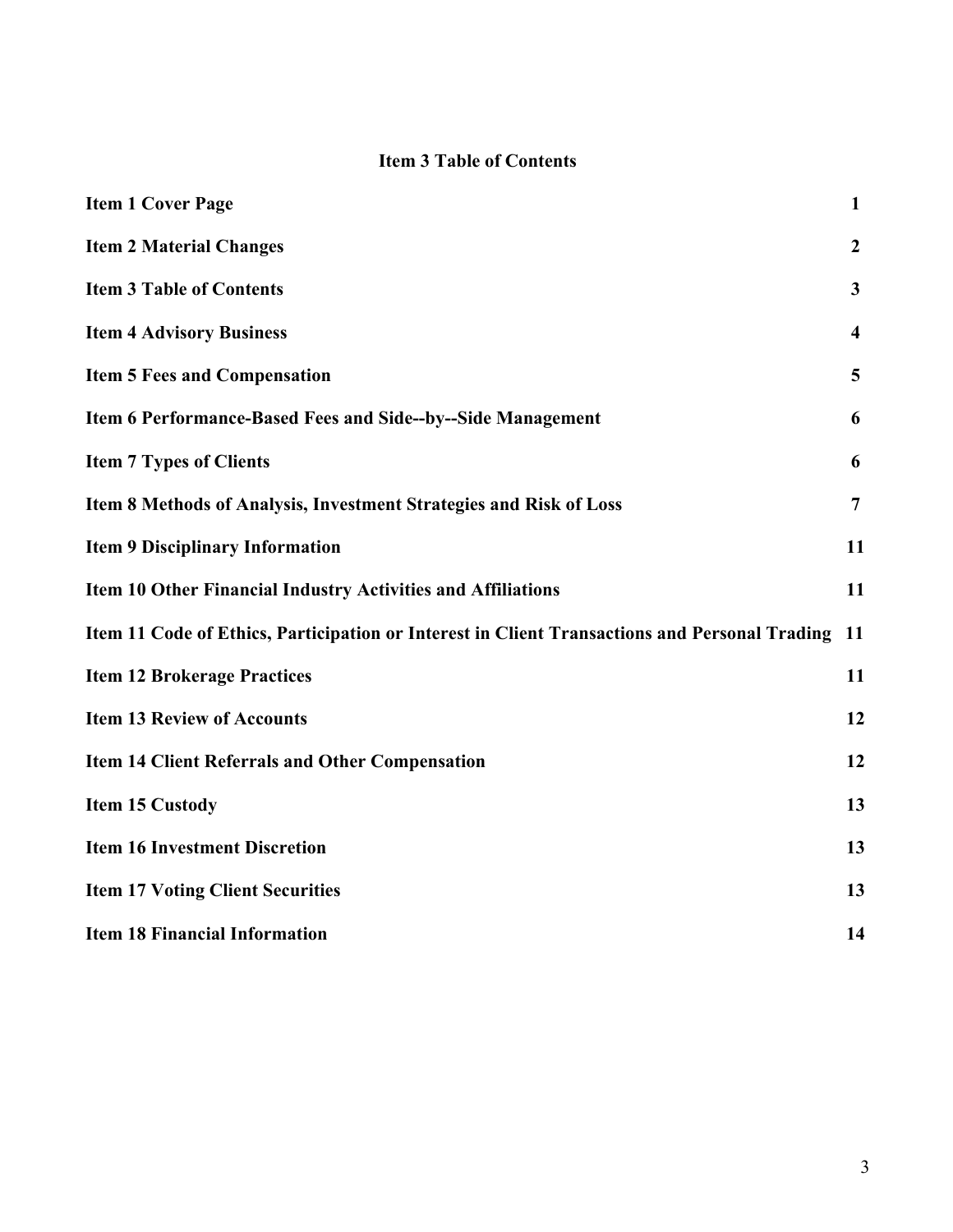# **Item 4 Advisory Business**

# **A. General Description of the Company**

Evestia is an automated investment adviser registered with the SEC. Evestia provides clients with software-based investment advisory and portfolio management services through the Evestia Program. This Program is made available via brokerage accounts opened with Altruist Financial LLC, an unaffiliated SEC-registered broker dealer and FINRA/SIPC member, as the introducing broker to Apex Clearing Corporation, an unaffiliated SEC-registered broker dealer and FINRA/SIPC member, as the clients' custodian. Additional information about Evestia's products, structure and directors is provided in Part 1 of Evestia's Form ADV which is availableonline at www.adviserinfo.sec.gov or at www.evestia.com. We encourage visiting our website www.evestia.com for additional information.

# **B. Summary of Investment Advisory Services**

Evestia offers an automated investment advisory service that makes it possible for anyone who enters into an Evestia Advisory Client Agreement (the "Advisory Client Agreement"), to access state-of-the-art investment advisory and portfolio management services. As provided in the Advisory Client Agreement, advisory clients ("Clients") grant Evestia discretionary authority to manage Client assets in accounts ("Client Accounts" or "Accounts") opened and maintained at Apex Clearing Corporation pursuant to the Apex Clearing & Custody Agreement (the "Brokerage Agreement"). Evestia's investment objective is to seek appropriate long-term, risk-adjusted, net-of-fee returns.

# **Taxable Accounts and Individual Retirement Accounts ("IRAs")**

Each individualized taxable or IRA account is designed to be consistent with the Client's individual risk tolerance. Evestia creates an investment plan and manages a Client's portfolio by seeking to identify: 1) the ideal mix of asset classes based on the Client's specific risk tolerance; 2) the appropriate mix of investments, individual equities and/or exchange traded funds ("ETFs") to represent each of those asset classes; and 3) the most appropriate time to rebalance the Client's portfolio to maintain intended risk tolerance and optimal return for the Client's risk level.

# **Financial Planning Service Through Software**

In addition to investment advisory and portfolio management services, Evestia provides certain software-based financial planning tools and services (the "Financial Planning Service") to its Clients. The Financial Planning Service allows Clients to use a questionnaire to match their personal financial goals with an appropriate model portfolio for investing account assets. The Financial Planning Service allows Clients to eliminate the need for the traditional financial planner interview that is usually required to acquire the necessary inputs to build a financial plan.

Evestia does not represent that the Financial Planning Service is meant to replace a comprehensive evaluation of a Client's entire financial plan considering all the Client's circumstances. Should a Client choose to implement any recommendation made by the Financial Planning Service, the Client should consult with their tax advisor regarding the Client's personal circumstances.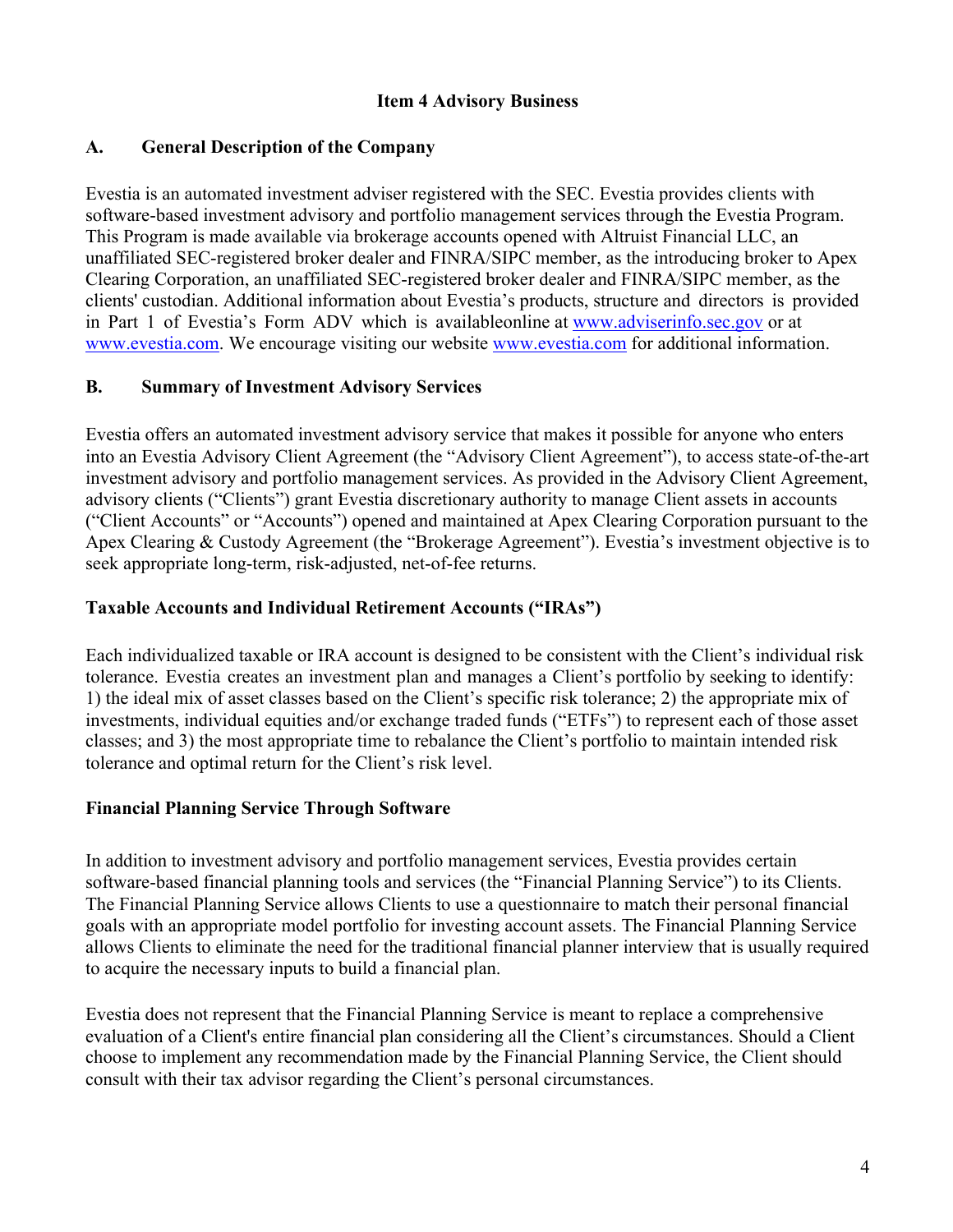# **C. Tailored Services and Investment Restrictions**

Evestia tailors its software-based investment advisory service to the individual needs of each of its Clients, in accordance with certain investment options designated by Clients, and subject to certain account limitations that prospective investors should consider, as described further below and in Item 7. Evestia uses its software, which is based on academic behavioral economics theory, to determine an investor's risk tolerance. Evestia asks each prospective Client a series of questions to evaluate both the individual's objective capacity to take risk and subjective willingness to take risk. We ask subjective risk questions to determine the level of risk an individual is willing to take.

# **D. Evestia Program**

Client assets at Evestia are managed as part of the Evestia Program (See Evestia Program Brochure, attached). An Evestia Program account for Clients (technically known as a "wrap account") is a professionally managed investment plan in which all expenses, including brokerage commissions (if any), management fees, and administrative costs, are "wrapped" into a single charge. The Evestia Program provides Clients with investment plans, portfolio management, and necessary brokerage services for one comprehensive fee based on a percentage of the Client's account assets.

Evestia may buy or sell securities consistent with a Client's investment plan designed to seek an investment return suitable for the goals and risk profile of each Client Account. Evestia determines an appropriate course of action by performing a review of each Client's account and suitability parameters. This review may include type of account, goals, overall financial condition, income, assets, risk tolerance, and other factors unique to the individual Client's situation. Evestia manages each Client Account on an individualized basis.

In order to implement Evestia's continuous investment advice, Evestia provides investment advisory and portfolio management services under the Evestia Program only on a fully discretionary basis.

# **E. Discretionary and Nondiscretionary Assets**

Evestia manages approximately \$208,573 in client assets through our software-based investment advisory service on a discretionary basis. This total is calculated using the closing U.S. market prices from September 1, 2021. Evestia does not manage any Client assets on a non-discretionary basis.

# **Item 5 Fees and Compensation**

# **A. Advisory Fees**

Evestia is compensated for its advisory services by charging an annual fee of 1.00% of the net market value of a Client's Account as detailed in the table below.

| <b>Assets Under Management</b>  | Annual Fee |
|---------------------------------|------------|
| $\$\,1\text{ to } \$10,000,000$ | $1.00\%$   |
| Above \$10 Million              | Negotiable |

There is no account minimum required to open an account. Evestia reserves the right, in its sole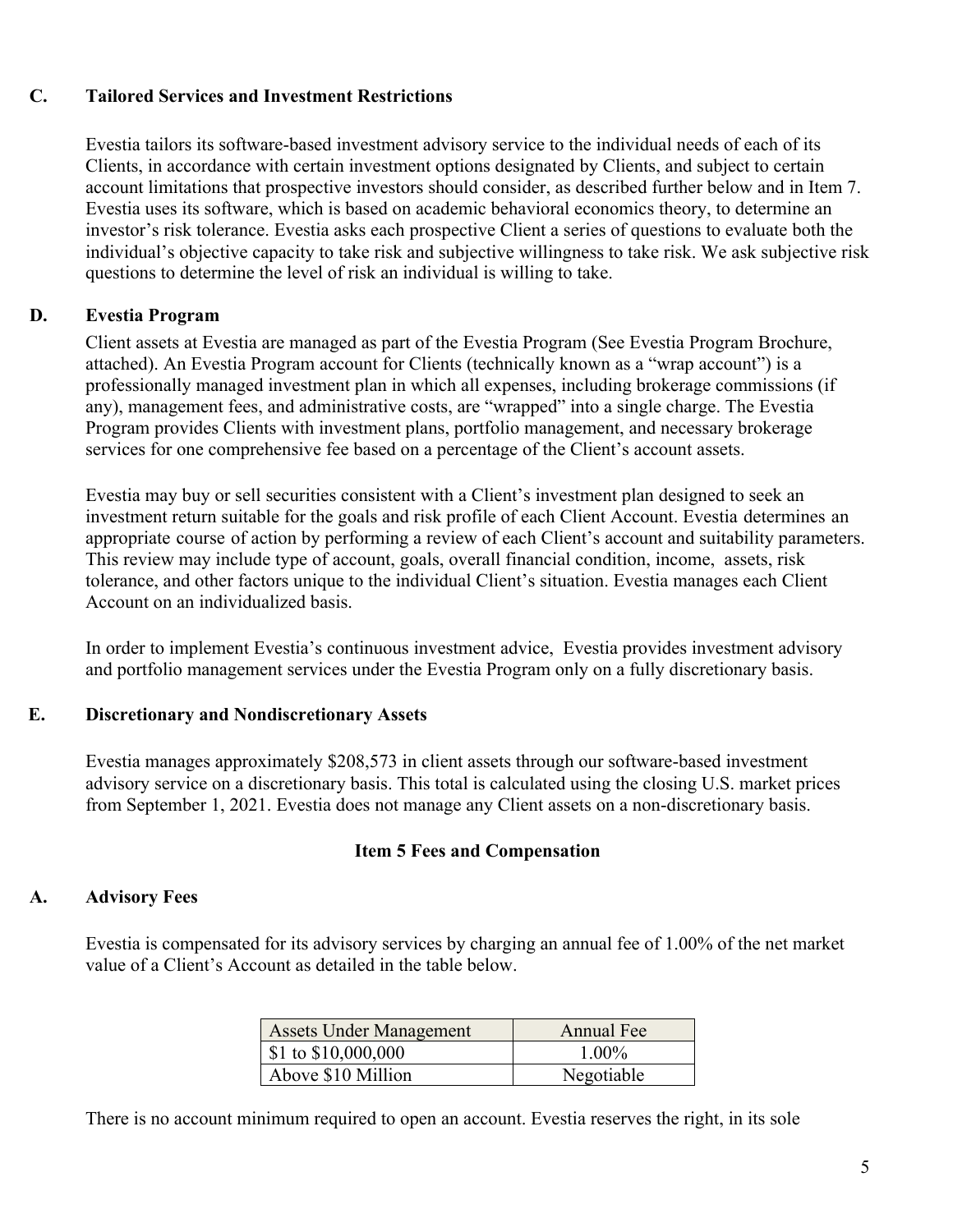discretion, to negotiate, reduce or waive the advisory fee for certain Client Accounts for any period determined solely by Evestia.

# **Taxable Accounts and Individual Retirement Accounts ("IRAs")**

Evestia's software-based investment advisory service charges an annualized fee of 1.00% of a Client's assets under management. Annual fees are charged monthly as explained below.

Evestia's advisory fees are not paid in advance. Fees are charged in arrears and accrue daily and deducted from Clients' Accounts each month. A daily advisory fee is calculated by dividing the annual fee rate by 365(or 366) days in a year multiplied by the daily net market value of the Client's Account. The advisory fee for a calendar month is equal to the total of the daily fees calculated during that month (less any deductions or fee waivers) and is deducted from Client Accounts the following month.

Fee Calculation Example: Average Daily Account Net Market Value  $= $100,000$ Annual Advisor fee  $= 1.00\%$ Daily Fee Calculation =  $1.00\%$  / 365 x \$100,000 = \$2.74 Monthly Advisor Fee (Assuming 30 days in the month) =  $$2.74 \times 30 = $82.20$ 

# **B. Other Account Fees**

In addition to the advisory fees, Clients may also pay other fees or expenses to third parties, as well as to an affiliate of Evestia. The issuer of some of the securities or products we purchase for Clients, such as ETFs, may charge product fees that affect Clients. Evestia does not charge these ETF fees to Clients, nor does it benefit directly or indirectly from any such fees. An ETF typically includes embedded expenses that may reduce the fund's net asset value, and therefore directly affect the fund's performance and indirectly affect a Client's portfolio performance or an index benchmark comparison. Expenses of an ETF may include management fees, custodian fees, brokerage commissions, and legal and accounting fees. ETF expenses may change from time to time at the sole discretion of the ETF issuer.

# **Item 6 Performance-Based Fees and Side--by--Side Management**

Evestia does not charge performance-based fees. Clients are only charged an annual advisory fee as disclosed in Item 5 above.

# **Item 7 Types of Clients**

There is no account minimum required to open an account with Evestia. As a result of using fractional shares and the automation associated with offering its services online, Evestia makes it possible for retail investors, as well as retirement accounts and trusts, to access its service with no minimum dollar amount. Clients have access to their Accounts through the Site. Additional requirements for opening an Account with Evestia are described in Item 4 above.

At any time, a Client may terminate an Account, withdraw all or part of an Account, or request an update to their investment profile (i.e. risk score), which may initiate an adjustment in the Account's holdings. In that case, unless otherwise directed by the Client, Evestia will sell the securities in the Client Account (or portion of the Account, in the case of a partial withdrawal or update) at market prices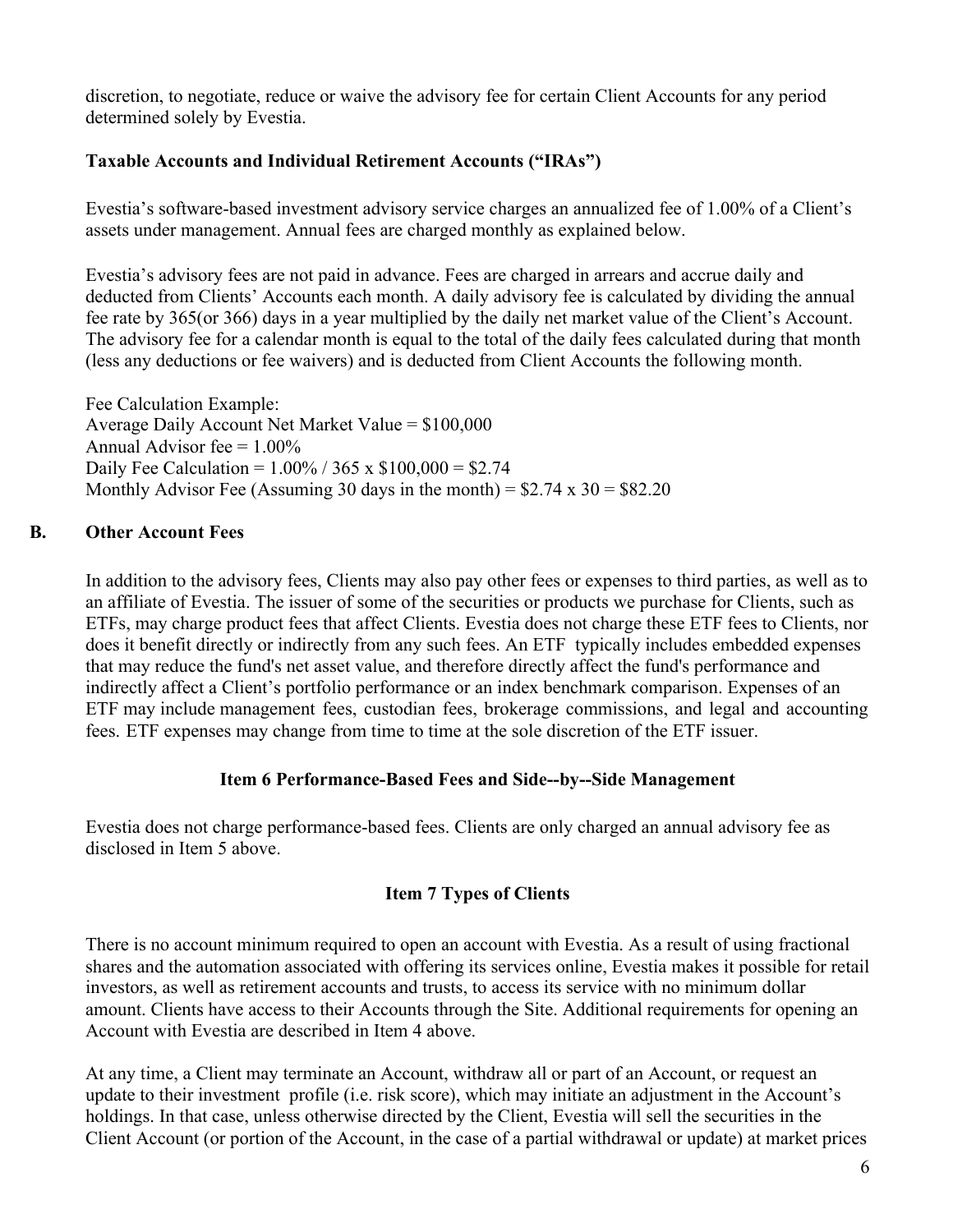at or around the time of the termination, withdrawal, or update. See Item 16 for a description of Evestia's discretionary investment authority, including the timing of Evestia's placement of Client trade orders. While Evestia seeks to respond to Client deposits, Client changes in risk profiles, Client withdrawal requests, including, without limitation, requests in connection with terminations, and other reasonable Client requests in a timely and reasonable manner, Evestia does not represent or guarantee that Evestia will respond to any such Client actions or requests immediately or in accordance with a set time schedule.

Investors evaluating Evestia's software-based investment advisory service should be aware that Evestia's relationship with Clients is likely to be different from the "traditional" investment advisory relationship in several aspects:

- 1. Evestia is a software-based investment adviser which means each Client must acknowledge their ability and willingness to conduct their relationship with Evestia on an electronic basis. Under the terms of the Advisory Client Agreement and the Brokerage Agreement, each Client agrees to receive all Account information and Account documents (including this Brochure and the Evestia Program Brochure), and any updates or changes to same, through their access to the Site and Evestia's electronic communications. Unless noted otherwise on the Site or within this Brochure, Evestia's investment advisory service, Altruist Financial LLC's brokerage services, the signature for the Advisory Client Agreement and the Brokerage Agreement, and all documentation related to the advisory services are managed electronically.
- 2. To provide its investment advisory services and tailor its investment decisions to each Client's specific needs, Evestia collects information from each Client, including specific information about their investing profile such as financial situation, investment objectives, and risk preference. Evestia maintains this information in strict confidence subject to its Privacy Policy, which is provided on the Site. When customizing its investment solutions, Evestia relies upon the information received from a Client. Although Evestia contacts its Clients periodically as described further in Item 13 below, a Client must promptly notify Evestia of any change in their financial situation or investment objectives that might require a review or revision of their portfolio.
- 3. The software-based investment advisory service includes preselected securities for each asset class within the plan recommended to a Client. Evestia does not allow Clients to select their own securities.
- 4. Clients may not place orders to purchase or sell securities on a self-directed basis.

## **Item 8 Methods of Analysis, Investment Strategies and Risk of Loss**

## **A. Active Beta Approach**

For its software-based investment advisory and portfolio management service, Evestia provides Clients with investment advice based on decades of research showing that smart beta factors may be a more intuitive way to invest in the market. Company characteristics such as low-risk, high-quality, good value, and strong momentum may enhance performance compared to market capitalization weighted indexes. Evestia's active smart beta approach gives clients a chance to outperform cap-weighted indexes on a risk-adjusted basis over a full business cycle; however there is no guarantee that such results will be achieved.

Evestia continuously monitors Clients' portfolios and periodically rebalances them back to the Clients'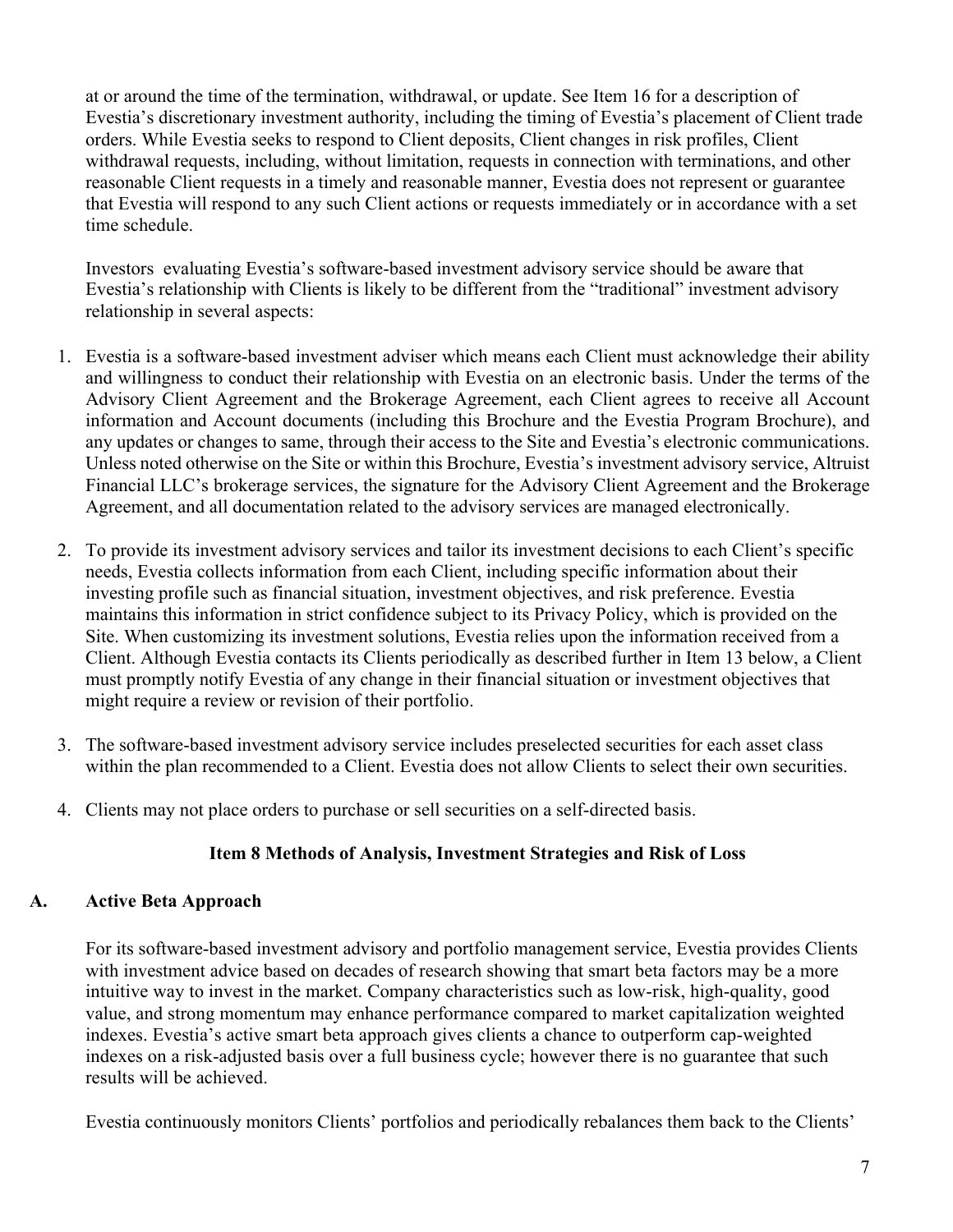target mix in an effort to optimize returns for the intended level of risk. No assurance can be made by Evestia that Clients will not incur capital gains when Client portfolios are rebalanced periodically. Evestia assumes no responsibility to its Clients for any tax consequences of any transaction, including any capital gains that may result from the rebalancing of Client Accounts.

# **B. Long Term, Buy and Hold Investment Philosophy**

Evestia adheres to a long-term, "buy-and-hold" investment philosophy. While Evestia reserves the right to act otherwise if it feels that it is in the best interests of its Clients, Evestia does not try to time the market and in general, Evestia intentionally does not react to market movements in managing Client Accounts. Evestia believes that numerous academic and industry studies show that "short-term fluctuations in market, which loom so large to investors, have little to do with the long-term accumulation of wealth." J. Siegel, Stocks for the Long Run (1977).

# **C. Risk Considerations**

Evestia cannot guarantee any level of performance or that any Client will avoid a loss of Account assets. **Any investment in securities involves the possibility of financial loss that Clients should be prepared to bear.**

When evaluating risk, financial loss may be viewed differently by each Client and may depend on many different risk items, each of which may affect the probability of adverse consequences and the magnitude of any potential losses. The following risks may not be all-inclusive but should be considered carefully by a prospective Client before retaining Evestia's services. These risks should be considered as possibilities, with additional regard to their actual probability of occurring and the effect on a Client if there is in fact an occurrence.

**Market Risk –** The price of any security or the value of an entire asset class can decline for a variety of reasons outside of Evestia's control, including, but not limited to, changes in the macroeconomic environment, unpredictable market sentiment, forecasted or unforeseen economic developments, interest rates, regulatory changes, and domestic or foreign political, demographic, or social events. If a Client has a high allocation in a particular asset class, it may negatively affect overall performance to the extent that the asset class underperforms relative to other market assets. Conversely, a low allocation to a particular asset class that outperforms other asset classes in a particular period will cause that Client Account to underperform relative to the overall market.

**Factor-Based Strategy Risk –** Although Evestia uses a rules-based proprietary investment methodology that seeks to identify certain factors, there is no guarantee that this methodology will be successful. In addition, there may be periods when a particular style of investing or factor is out of favor and therefore, during such periods, investment performance may suffer.

**Advisory Risk –** There is no guarantee that Evestia's judgment or investment decisions about securities or asset classes will necessarily produce the intended results. It is possible that Clients or Evestia itself may experience computer equipment failure, loss of internet access, viruses, or other events that may impair access to Evestia's software-based investment advisory service. Evestia and its representatives are not responsible to any Client for losses unless caused by Evestia's breach of its fiduciary duty.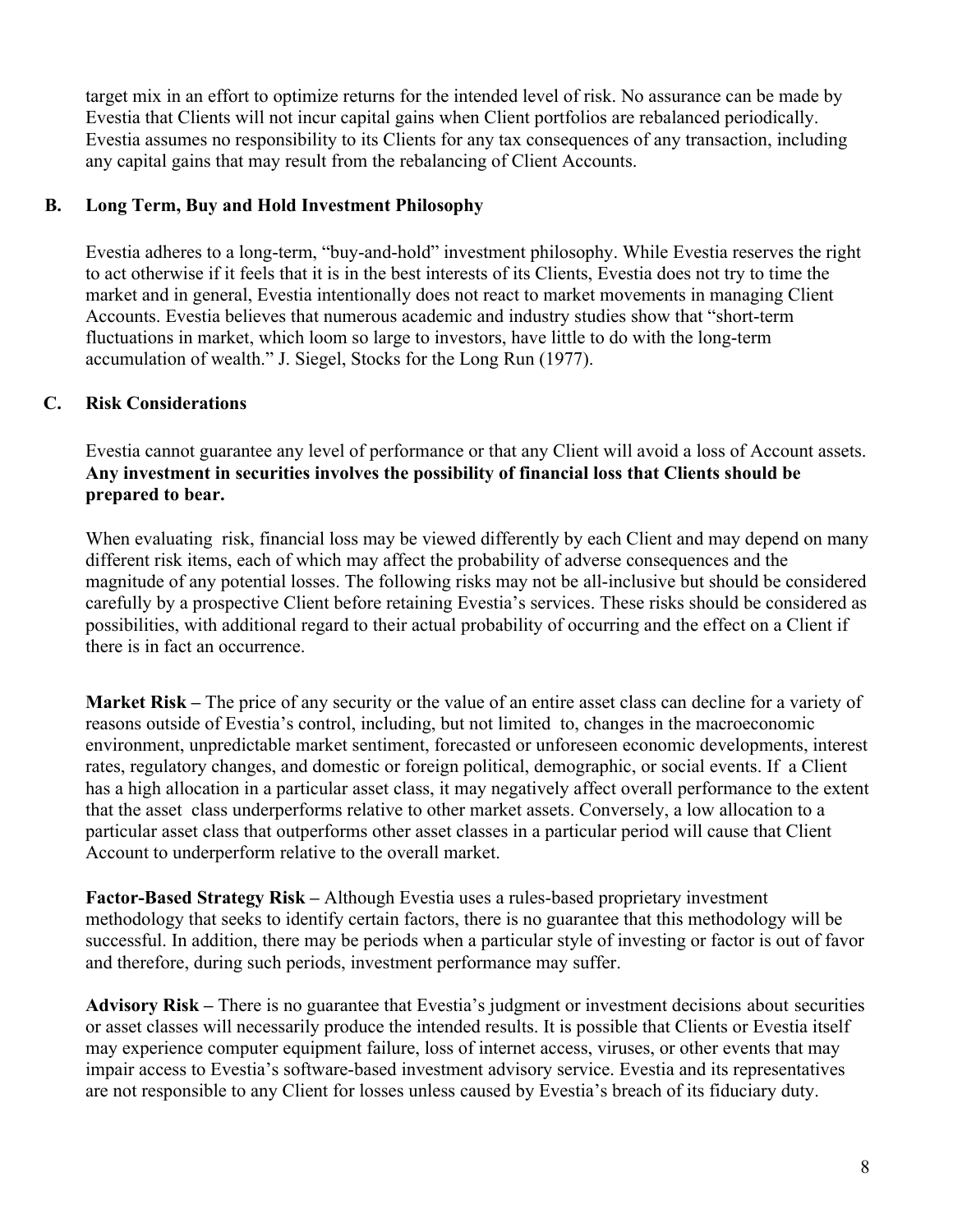**Software Risk –** Evestia delivers its investment advisory services entirely through software. Consequently, it is possible that such software may not always perform exactly as intended or as disclosed on the Site, mobile app, blogs or other Evestia disclosure documents, especially in certain combinations of unusual circumstances. For example, there may be occasions where a number of Client Accounts may not experience rebalancing back to the Client's target asset allocation for extended periods of time, due to certain errors in the deployment of the software. Evestia strives to monitor, detect and correct any software that does not perform as expected or as disclosed.

**Volatility and Correlation Risk** – Evestia's Security selection process is based in part on a careful evaluation of past price performance and volatility to evaluate future probabilities. It is possible that investments may exhibit price changes in directions which may adversely affect a Client's account and may become more acute in times of market upheaval or high volatility. **Past performance is no guarantee of future results, and any historical returns, expected returns, or probability projections may not reflect actual future performance.**

**Liquidity and Valuation Risk –** High volatility and/or the lack of deep and active liquid markets for a security may prevent a Client from selling their securities at all, or at an advantageous time or price because Evestia's executing broker-dealer may have difficulty finding a buyer and may be forced to sell at a significant discount to market value. Some securities (including ETFs) that hold or trade financial instruments may be adversely affected by liquidity issues as they manage their portfolios. While Evestia values the securities held in Client Accounts based on reasonably available exchange traded security data, Evestia may from time to time receive or use inaccurate data, which could adversely affect security valuations, transaction size for purchases or sales, and/or the resulting advisory fees paid by a Client to Evestia.

**Credit Risk –** Evestia cannot control, and Clients are exposed to the risk that, financial intermediaries or security issuers may experience adverse economic consequences that may include impaired credit ratings, default, bankruptcy or insolvency, any of which may affect portfolio values or management. This risk applies to assets on deposit with any broker-dealer, notwithstanding asset segregation and insurance requirements that are beneficial to broker-dealerclients generally. In addition, exchange trading venues or trade settlement and clearing intermediaries could experience adverse events that may temporarily or permanently limit trading or adversely affect the value of Client securities. Finally, any issuer of securities may experience a credit event that could impair or erase the value of the issuer's securities held by a Client.

**Legislative and Tax Risk** - Performance may directly or indirectly be affected by government legislation or regulation, which may include, but is not limited to: changes in investment adviser / financial advisor or securities trading regulation; change in the U.S. government's guarantee of ultimate payment of principal and interest on certain government securities; and changes in the tax code that could affect interest income, income characterization and/or tax reporting obligations. Evestia does not engage in tax planning, and in certain circumstances a Client may incur taxable income on their investments without a cash distribution to pay the tax due.

**Potentially High Levels of Trading Risk** - Certain situations, such as the simultaneous receipt of a high volume of Client deposits or withdrawal requests, can lead Evestia to engage in high levels of trading. High levels of trading could result in (a) bid--ask spread expense; (b) trade executions that may occur at prices beyond the bid--ask spread (if quantity demanded exceeds quantity available at the bid or ask); (c) trading that may adversely move prices, such that subsequent transactions occur at worse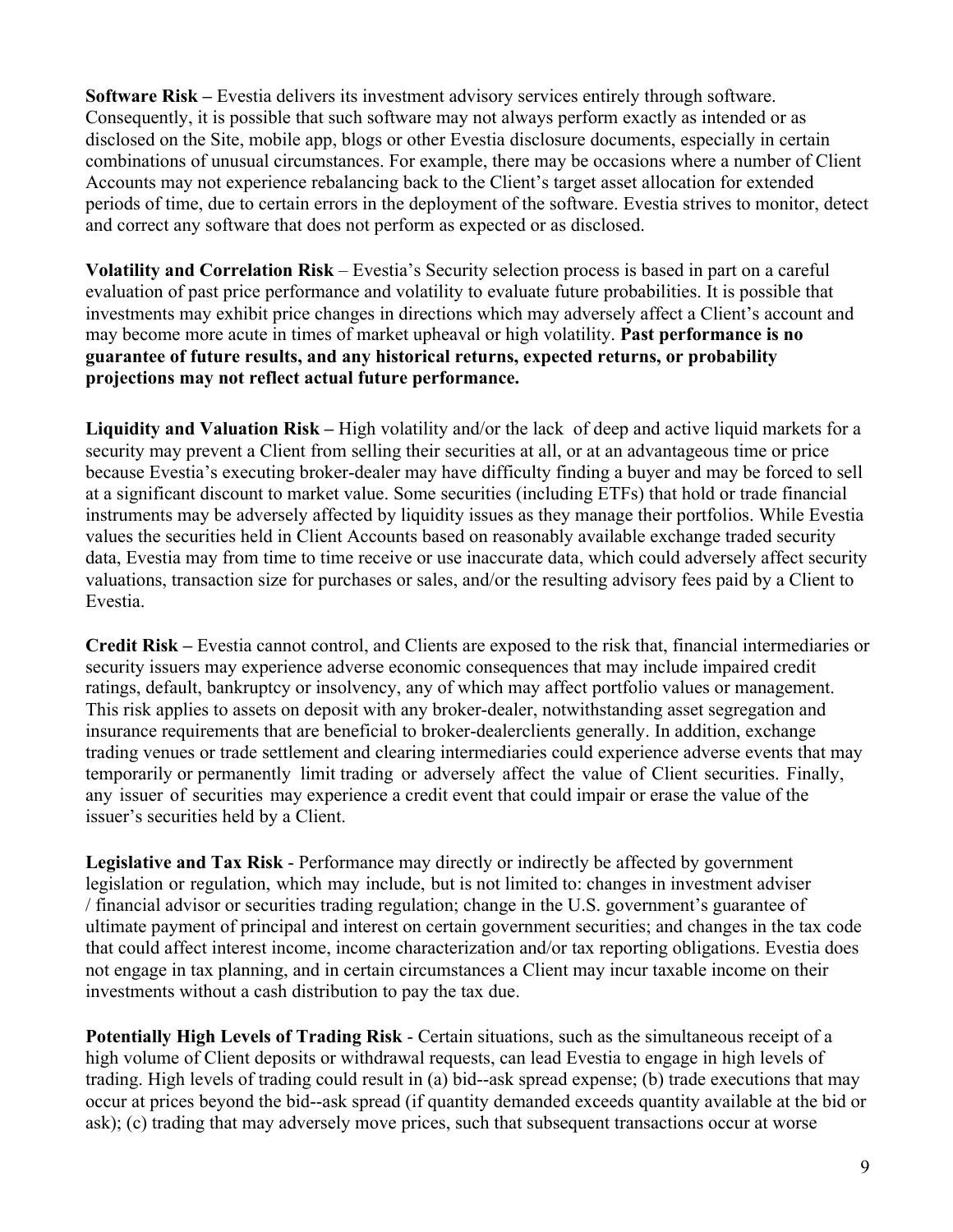prices; (d) trading that may disqualify some dividends from qualified dividend treatment; unfulfilled orders or portfolio drift, in the event that markets are disorderly or trading halts altogether; and (f) unforeseen trading errors.

**Foreign Investing and Emerging Markets Risk** - Foreign investing involves risks not typically associated with U.S. investments, and the risks may be exacerbated further in emerging market countries. These risks may include, among others, adverse fluctuations in foreign currencyvalues, as well as adverse political, social and economic developments affecting one or more foreign countries. In addition, foreign investing may involve less publicly available information and more volatile or less liquid securities markets, particularly in markets that trade a small number of securities, have unstable governments, or involve limited industry. Investments in foreign countries could be affected by factors not present in the U.S., such as restrictions on receiving the investment proceeds from a foreign country, foreign tax laws or tax withholding requirements, unique trade clearance or settlement procedures, and potential difficulties in enforcing contractual obligations or other legal rules that jeopardize shareholder protection. Foreign accounting may be less transparent than U.S. accounting practices and foreign regulationmay be inadequate or irregular.

**ETF Risks, including Net Asset Valuations and Tracking Error** - ETF performance may not exactly match the performance of the index or market benchmark that the ETF is designed to track because 1) the ETF will incur expenses and transaction costs not incurred by any applicable index or market benchmark; 2) certain securities comprising the index or market benchmark tracked by the ETF may, from time to time, temporarily be unavailable; and 3) supply and demand in the market for either the ETF and/or for the securities held by the ETF may cause the ETF shares to trade at a premium or discount to the actual net asset value of the securities owned by the ETF. Certain ETF strategies may from time to time include the purchase of fixed income, commodities, foreign securities, American Depositary Receipts, or other securities for which expenses and commission rates could be higher than normally charged for exchange traded equity securities, and for which market quotations or valuation may be limited or inaccurate.

Clients should be aware that to the extent they invest in ETF securities they will pay two levels of advisory compensation – advisory fees charged by Evestia plus any management fees charged by the issuer of the ETF. This scenario may cause a higher advisory cost (and potentially lower investment returns) than if a Client purchased the ETF directly.

An ETF typically includes embedded expenses that may reduce the fund's net asset value, and therefore directly affect the fund's performance and indirectly affect a Client's portfolio performance or an index benchmark comparison. Expenses of the fund may include ETF management fees, custodian fees, brokerage commissions, and legal and accounting fees. ETF expenses may change from time to time at the sole discretion of the ETF issuer. ETF tracking error and expenses may vary.

**Inflation, Currency, and Interest Rate Risks** - Security prices and portfolio returns will likely vary in response to changes in inflation and interest rates. Inflation causes the value of future dollars to be worth less and may reduce the purchasing power of an investor's future interest payments and principal. Inflation also generally leads to higher interest rates, which in turn may cause the value of many types of fixed income investments to decline. In addition, the relative value of the U.S. dollar-denominated assets primarily managed by Evestia may be affected by the risk that currency devaluations affect Client purchasing power.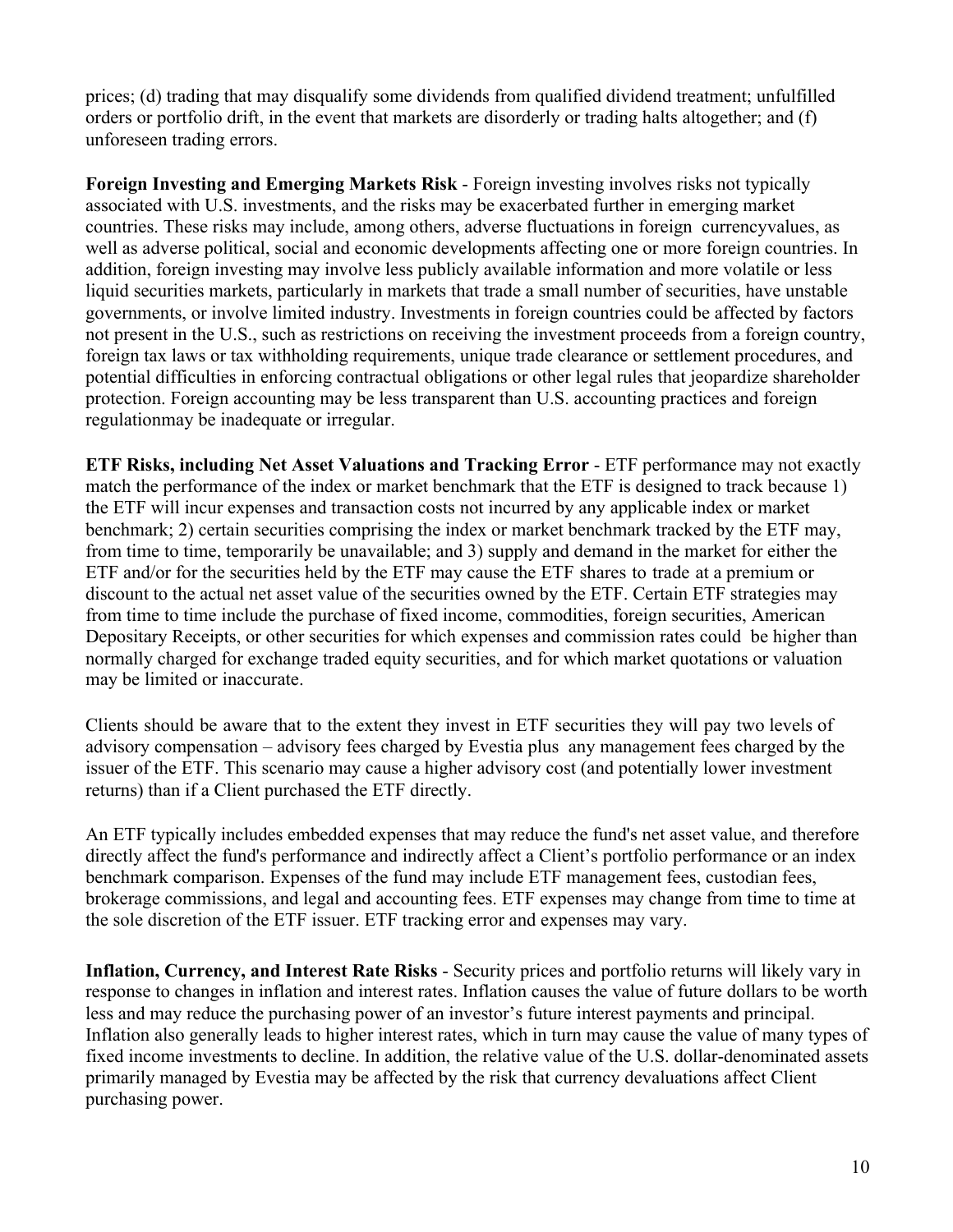# **Item 9 Disciplinary Information**

Neither Evestia nor its management persons have any reportable disciplinary events.

# **Item 10 Other Financial Industry Activities and Affiliations**

No Evestia employee is registered, or has an application pending to register, as a broker‐dealer or a registered representative of a broker‐dealer. No Evestia employee is registered, or has an application pending to register, as a futures commission merchant, commodity pool operator or a commodity trading advisor. Evestia does not have any related parties. As a result, we do not have a relationship with any related parties. Evestia only receives compensation directly from clients. We do not receive compensation from any outside source. We do not have any conflicts of interest with any outside party.

# **Item 11 Code of Ethics, Participation or Interest in Client Transactions and PersonalTrading**

Evestia's paramount ethical, professional, and legal duty is to act at all times as a fiduciary to its Clients. This means that Evestia puts the interests of its Clients *ahead of its own*, and carefully manages for any perceived or actual conflict of interest that may arise in relation to its advisory services. Evestia has adopted a Code of Ethics, which is designed to ensure that we meet our fiduciary obligation to Clients, enhance our culture of compliance within the firm, and detect and prevent any violations of securities laws.

Evestia's Code of Ethics (the "Code") establishes standards of conduct for all Evestia's employees, including all officers, directors, employees, certain contractors and others, and is consistent with the code of ethics requirements of Rule 204A-1 under the Investment Advisers Act of 1940, as amended. The Code includes general requirements that all employees comply with their fiduciary obligations to Clients and applicable securities laws, and specific requirements relating to, among other things, personal trading, insider trading, conflicts of interest, and confidentiality of client information.

Each new Evestia employee receives a copy of the Code when hired or engaged by Evestia. Evestia sends copies of any amendments to the Code to all supervised persons, who must acknowledge in writing having received the Code and the amendments. Annually or as otherwise required, each supervised person must confirm to Evestia that they have complied with the Code during such preceding period.

Evestia's employees may personally invest in securities recommended by Evestia, specifically the ETFs and individual stocks recommended for each asset class. Evestia's employees may also buy or sell specific securities for their own accounts if they are not purchased or sold ahead of Client Accounts. Evestia monitors the securities transactions of all employees to determine whether there has been any improper use of client trading information by employees. It also requires all employees to report any violations of the Code promptly to Evestia's Chief Compliance Officer. The complete Code of Ethics is available to any client or prospective Client upon request.

# **Item 12 Brokerage Practices**

For the benefit of no commissions or transaction fees, fully digital account opening, a large variety of security options and complete integration with software tools, Evestia partners with Altruist Financial LLC, an unaffiliated SEC-registered broker dealer and FINRA/SIPC member, as the introducing broker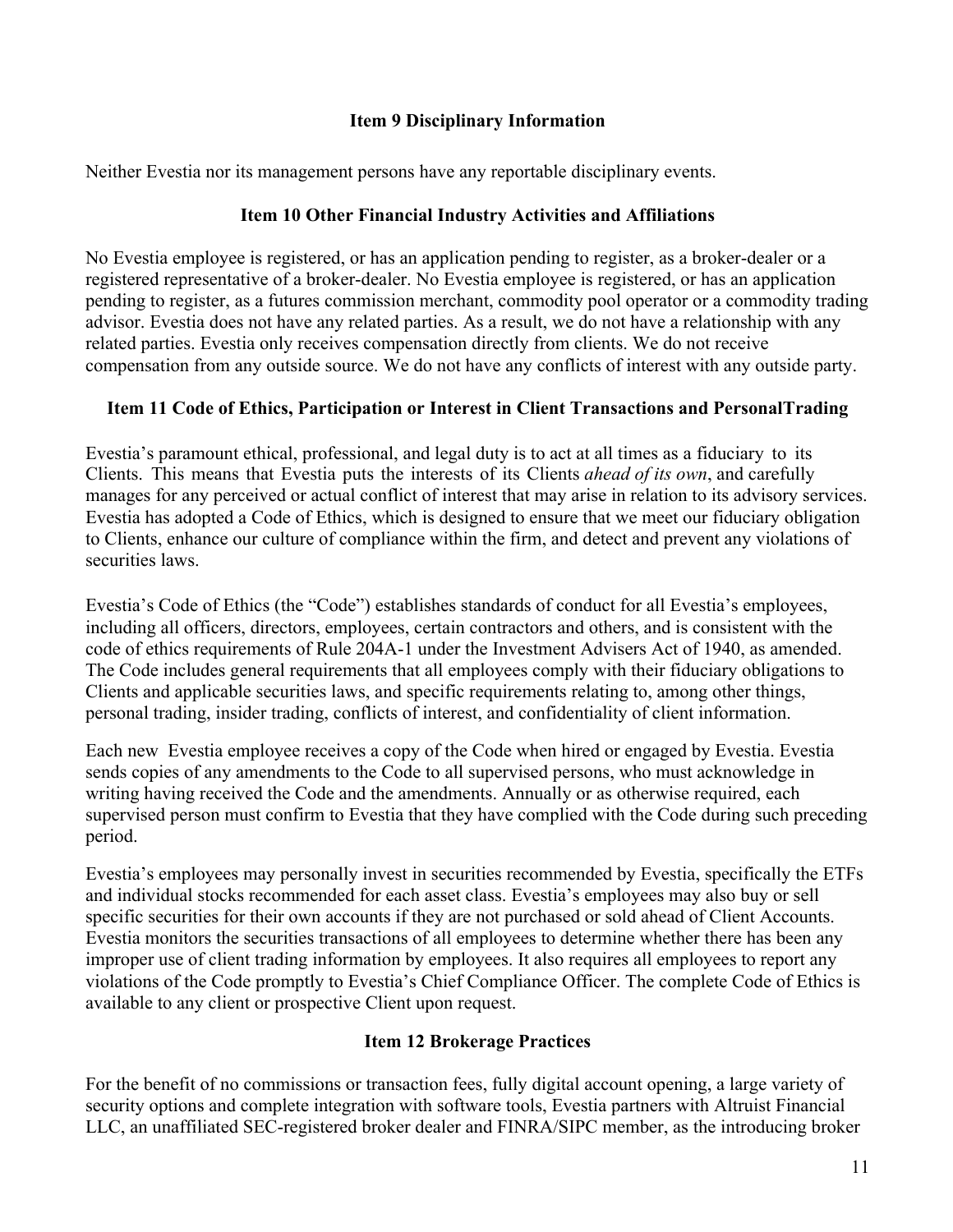to Apex Clearing Corporation, an unaffiliated SEC-registered broker dealer and FINRA/SIPC member, as the clients' custodian. Evestia does not receive any research or other soft-dollar benefit by nature from its relationship with Altruist Financial LLC, nor does Evestia receive any referrals in exchange for using Altruist Financial LLC as a broker dealer.

## **Item 13 Review of Accounts**

Evestia provides all Clients with continuous access via the Site where Clients can access their Account documents, such as account statements, and review their returns. Clients may also receive periodic email communications describing portfolio performance, Account information, and product features.

Evestia's software-based investment advisory service assumes that a portfolio created will not stay optimized over time and must be periodically rebalanced back to its original targets to maintain the intended risk level and asset allocations. Evestia reviews each Client's Account when it is opened and, using software, continuously monitors and periodically rebalances each Client's portfolio to seek to maintain a Client's targeted risk tolerance and optimal return for the Client's risk level. Evestia also conducts reviews when Clients make changes to their risk profiles. Evestia may consider the volatility associated with each of the chosen asset classes when deciding when and how to rebalance; however, no assurance can be made by Evestia that Clients will not incur capital gains, and in certain instances significant capital gains, when Client portfolios are rebalanced periodically. Evestia assumes no responsibility to its Clients for any tax consequences of any transaction, including any capital gains that may result from the rebalancing of Client Accounts.

Evestia periodically contacts each Client to remind them to review and update personal profile information they previously provided. Evestia also requests that Clients reconfirm the same information annually. These notifications and confirmations include contact information for Evestia's support team. Evestia conducts separate reviews related to the individual equities and/or ETFs used for Client portfolios.

# **Item 14 Client Referrals and Other Compensation**

Evestia may share referral fees with unaffiliated solicitors (accountants, lawyers, financial coaches, counselors, etc.) subject to regulatory compliance. These solicitors will either be registered as investment advisors or exempt from registration. Solicitors will comply with rules requiring written legal agreements between them and Evestia, be free of disqualifying criminal convictions, disclose fee arrangement to potential clients, and disclose any conflicts of interest. Client fees will not increase due to these referral arrangements, and clients will not pay more when referred by a solicitor.

Evestia may use certain arrangements in which it pays bloggers and others who post advertisements for Evestia a flat fee or a fee per client responding to such advertisements who opens an account regardless of whether said client funds the account.

Evestia may from time to time run promotional campaigns to measure interest and to attract Clients to open Accounts on the Site. These promotions may include additional Account services or products offered on a limited basis to select Clients, different fee arrangement structures, which could include more favorable fee arrangements, reduced or waived advisory fees for Clients, and/or periodic, flat fees for certain advisory or account services.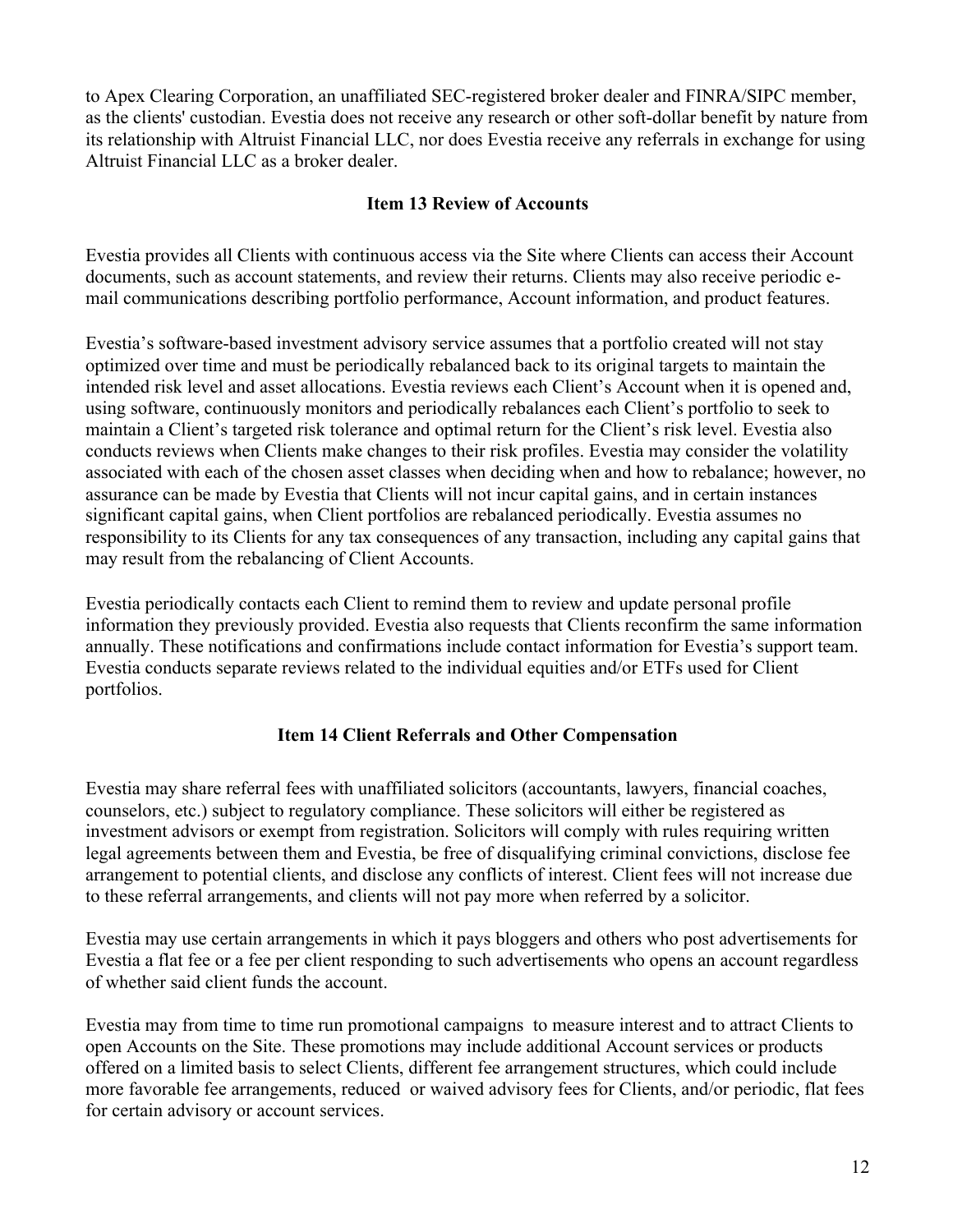These arrangements may create an incentive for a third party or other existing Client to refer prospective Clients to Evestia, even if the third party would otherwise not make the referral. These arrangements may also create a conflict of interest for a Client to maintain a certain level of assets managed through Evestia if doing so would result in eligibility to receive an incentive, bonus or additional compensation.

#### **Item 15 Custody**

Custody is defined as any legal or actual ability by our firm to access client funds or securities. Evestia does not take custody of client assets. Since all client funds and securities are maintained with a qualified custodian, we don't take physical custody of client funds or securities, nor are we authorized to hold or receive any stock, bond or other security or investment certificate or cash that is part of the client's account. The custodian may deduct fees from your account and remit them to Evestia's master account according to the contractual fee agreement. We urge all our management clients to carefully review their quarterly account holdings, transactions and/or performance results received from their custodian. Should you notice any discrepancies, please notify your custodian as soon as possible.

#### **Item 16 Investment Discretion**

Evestia requires that a Client who decides to retain Evestia as their investment adviser must complete and execute an Advisory Client Agreement. Under the terms of the Advisory Client Agreement, Evestia assumes full discretionary trading and investment authority over the Client's assets in accounts. This means that Evestia is given full discretionary authority to select the timing, size, and identity of securities to buy and sell for the Client as well as enter into, amend or terminate contracts relating to the account. Additional information about the Advisory Client Agreement can be found in Items 4 and 7 above.

A Client should understand that subject only to Evestia's fiduciary duties, Evestia's full discretionary trading and investment authority over the Client's assets means that the timing, size, and identity of securities to buy and sell on behalf of the Client Accounts is completely within Evestia's discretionary authority, and while Evestia seeks to respond to Client deposits, Client changes in risk profiles, Client withdrawal requests and other reasonable Client requests in a timely and reasonable manner, Evestia does not represent or guarantee that Evestia will respond to any such Client actions or requests immediately or in accordance with set time schedule. Further, Evestia is not responsible to Client for any failures, delays and/or interruptions in the timely or proper execution of trades or any other trading instructions placed by Evestia on behalf of Client due to any reason or no reason, including without limitation any or all of the following, which are likely to happen from time to time: (A) any kind of interruption of the services provided by the brokerage or its clearing or executing broker-dealers or Evestia's ability to communicate with the brokerage or its clearing or executing broker-dealers (B) hardware or software malfunction, failure or unavailability; (C) brokerage system outages; (D) internet service failure or unavailability; (E) the actions of any governmental, judicial or regulatory body;and/or (F) force majeure.

## **Item 17 Voting Client Securities**

As a matter of firm policy, we do not vote proxies on behalf of clients. Therefore, although our firm may provide investment advisory services relative to client investment assets, clients maintain exclusive responsibility for: (1) directing the manner in which proxies solicited by issuers of securities beneficially owned by the client shall be voted, and (2) making all elections relative to any mergers, acquisitions,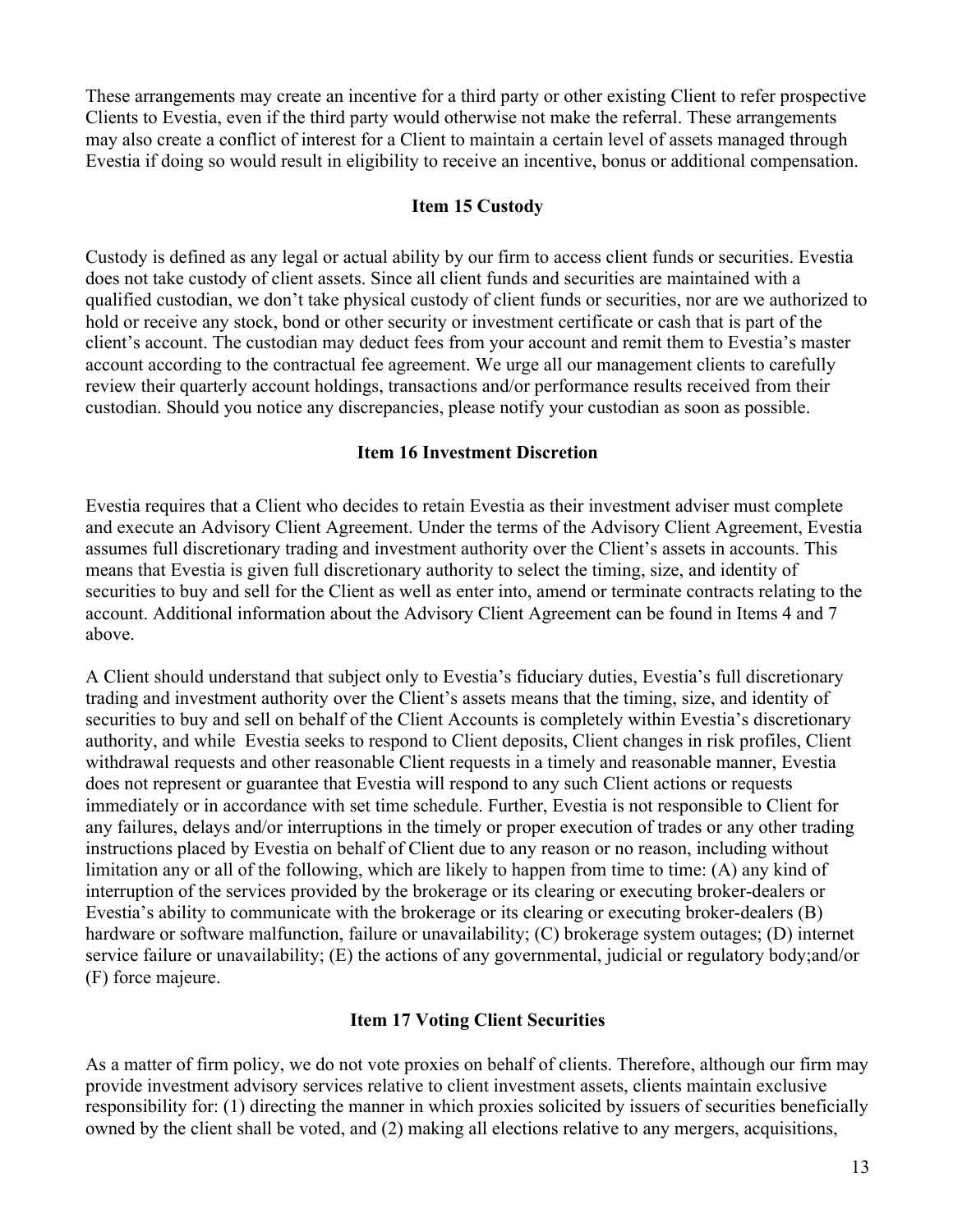tender offers, bankruptcy proceedings or other type events pertaining to the client's investment assets. Clients are responsible for instructing each custodian of the assets to forward to the client copies of all proxies and shareholder communications relating to the client's investment assets. We will neither advise nor act on behalf of the client in legal proceedings involving companies whose securities are held in the client's account(s), including, but not limited to, the filing of "Proofs of Claim" in class action settlements.

## **Item 18 Financial Information**

This Item is not applicable because Evestia does not require or solicit the prepayment of any advisory fees and does not have any adverse financial condition that is reasonably likely to impair our ability to continuously meet our contractual commitments to our Clients.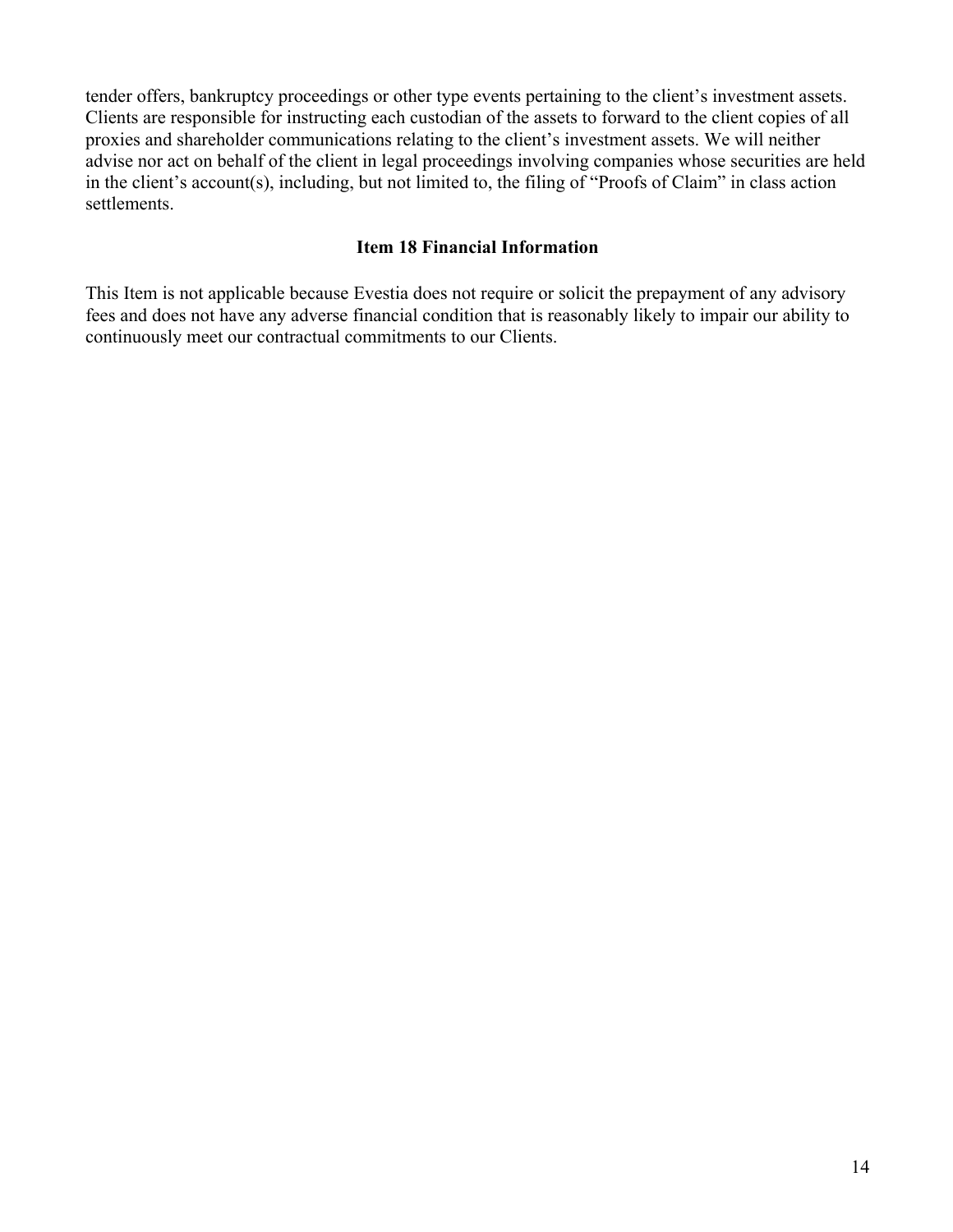# *h*evestia

2975 West Executive Parkway, Suite 205

Lehi, Utah 84043

www.evestia.com

# **Form ADV Part 2B Client Brochure Supplement**

# **September 10, 2021**

This Brochure Supplement provides information about Evestia management listed below that supplements the Evestia Brochure you should have received above. Please contact Evestia at 801-960- 3228 or hello@evestia.com if you did not receive Evestia's Brochure or if you have any questions about the contents of this Brochure Supplement.

Evestia's automated investment advice is managed by software, based on input provided by Evestia's manager whose experience and credentials are provided below.

# **Rick C. Jaster, CFA**

Year of Birth: 1968

Education

MBA, Finance, BYU Marriott School of Management, Provo, UT 1995

B.S., Psychology, Brigham Young University, Provo, UT 1993

Business Background

President, Evestia LLC, from 2/2021 to present Director Systematic Equities, Carson Group from 6/2018 to 1/2021 Partner / Chief Investment Officer, QBI Financial from 11/2016 to 6/2018 Senior Portfolio Manager, Summit Global Investments from 7/2013 to 10/2016 Portfolio Manager, Ensign Peak Advisors from 5/1995 to 7/2013

Professional Designations

Chartered Financial Analyst (CFA), CFA Institute, 1999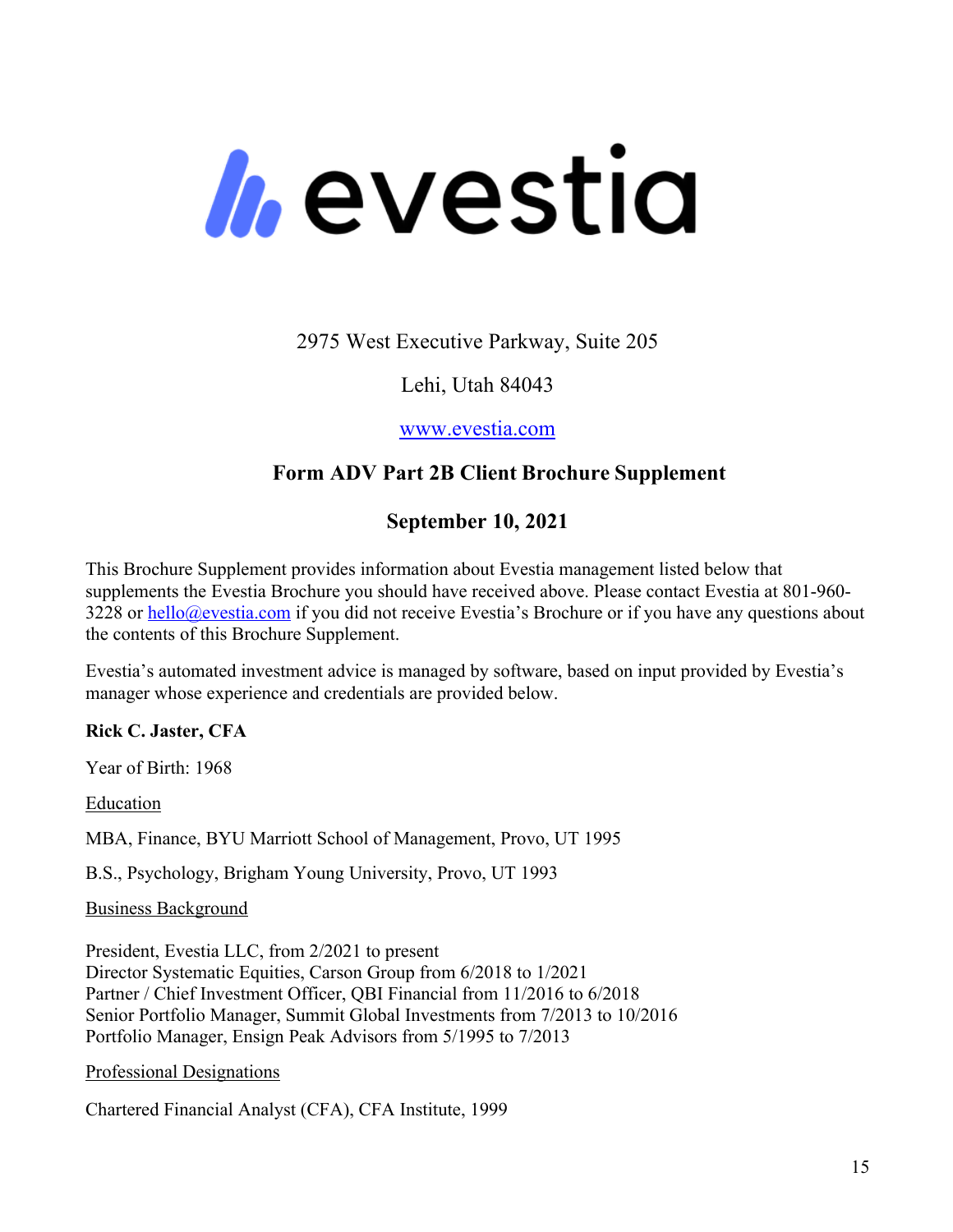

2975 West Executive Parkway, Suite 205

Lehi, Utah 84043

www.evestia.com

# **Form ADV Part 2A Evestia Program Brochure**

**September 10, 2021**

# **Item 1 Cover Page**

This wrap fee program brochure ("Brochure") provides information about the qualifications and business practices of Evestia LLC ("Evestia" or "we" or "us"), an investment adviser registered with the United States Securities and Exchange Commission ("SEC"). Registration does not imply a certain level of skill or training but only indicates that Evestia has registered its business with state and federal regulatory authorities, including the SEC. The information in this Brochure has not been approved or verified by the SEC or by any state securities authority.

If you have any questions about the contents of this Brochure, please contact us at 801-960-3228 or hello@evestia.com. Additional information about Evestia is also available on the SEC's website at www.adviserinfo.sec.gov and on Evestia's website, www.evestia.com (the "Site").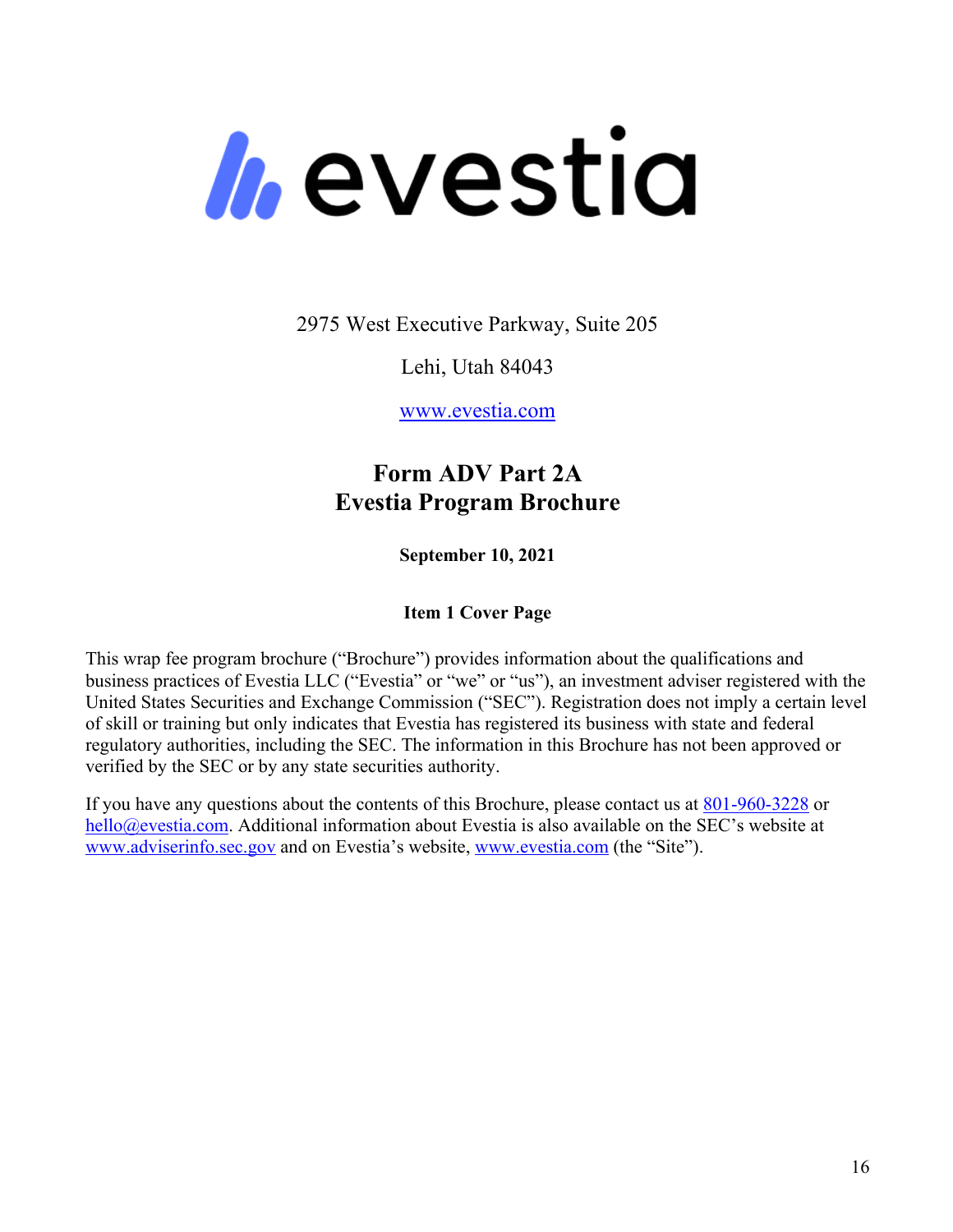## **Item 2 Material Changes**

The material changes to Evestia's Form ADV Part 2A brochure from the initial filing on May 1, 2021:

# **Item 4 Services, Fees and Compensation and Item 9 Additional Information**

Account minimums were removed, and the fee schedule was changed to a flat 1% fee.

Both sections were updated to reflect a change in technology provider, introducing broker, and custodian to Altruist Financial LLC and Apex Clearing Corporation.

Disclosure that Evestia may share fees for referrals, but these fees will not increase the cost to clients.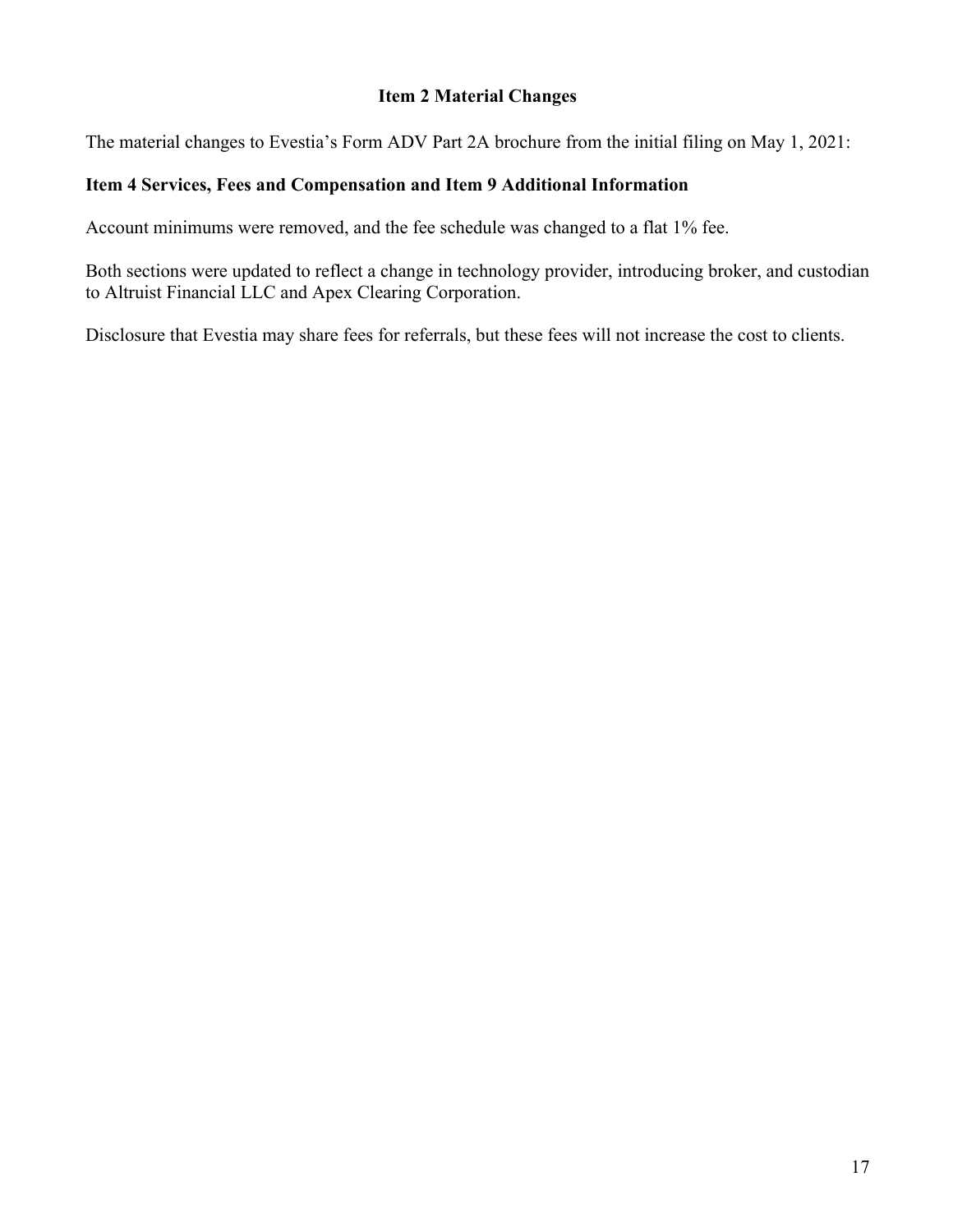# **Item 3 Table of Contents**

| <b>Item 1 Cover Page</b>                                        | 16 |
|-----------------------------------------------------------------|----|
| <b>Item 2 Material Changes</b>                                  | 17 |
| <b>Item 3 Table of Contents</b>                                 | 18 |
| <b>Item 4 Services, Fees and Compensation</b>                   | 19 |
| <b>Item 5 Account Requirements and Types of Clients</b>         | 21 |
| <b>Item 6 Portfolio Manager Selection and Evaluation</b>        | 22 |
| <b>Item 7 Client Information Provided to Portfolio Managers</b> | 25 |
| <b>Item 8 Client Contact with Portfolio Managers</b>            | 25 |
| <b>Item 9 Additional Information</b>                            | 25 |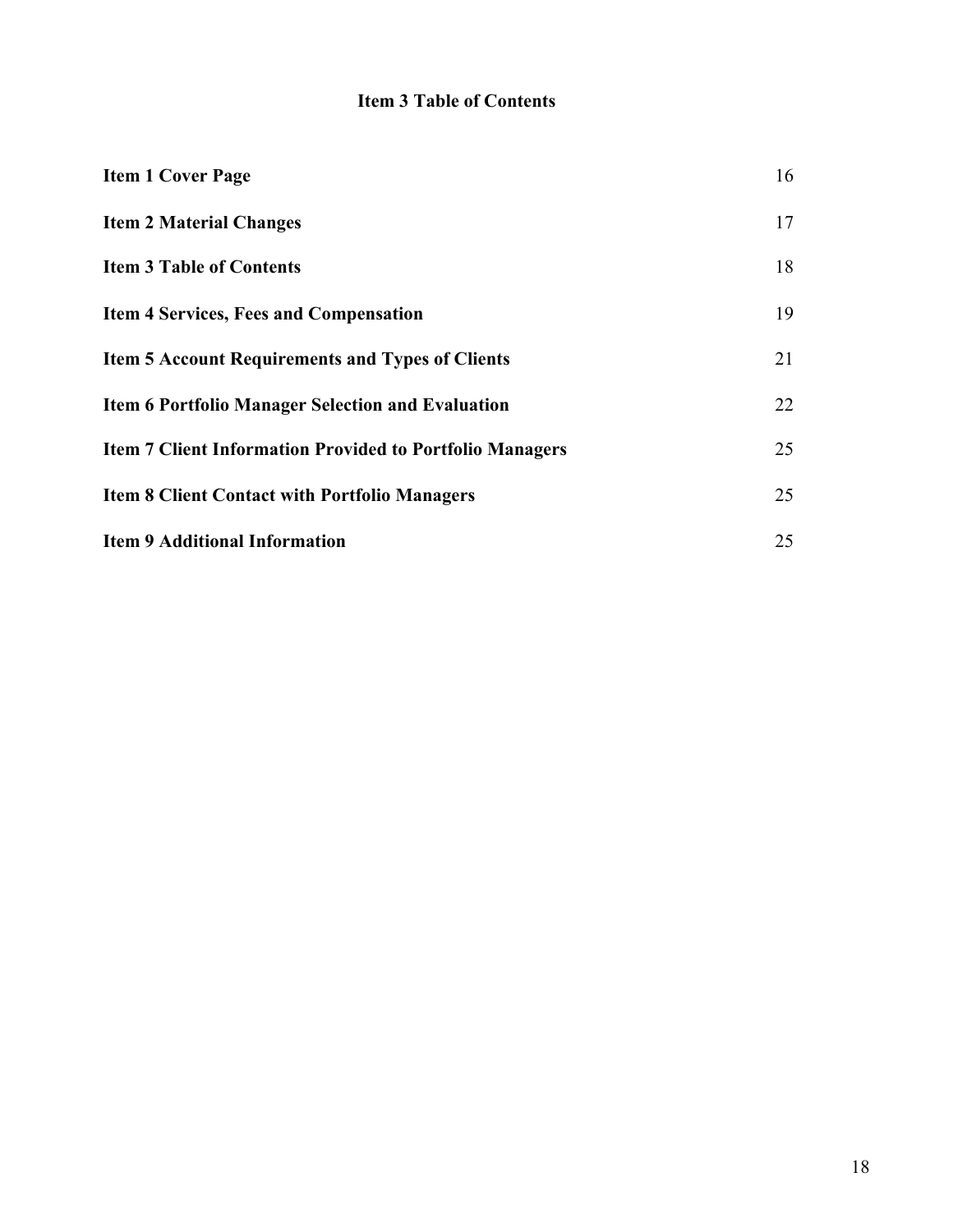## **Item 4 Services, Fees and Compensation**

## **A. General Description of the Company**

Evestia is an automated investment adviser registered with the SEC. Evestia provides clients with software-based investment advisory and portfolio management services through the Evestia Program (See Evestia Program Brochure attached). This Program is made available via brokerage accounts opened with Altruist Financial LLC, an unaffiliated SEC-registered broker dealer and FINRA/SIPC member, as the introducing broker to Apex Clearing Corporation, an unaffiliated SEC-registered broker dealer and FINRA/SIPC member, as the clients' custodian. Additional information about Evestia's products, structure and directors is provided on Part 1 of Evestia's Form ADV which is available online at www.adviserinfo.sec.gov or at www.evestia.com. We encourage visiting our website www.evestia.com for additional information.

## **B. Summary of Investment Advisory Services**

Evestia offers an automated investment advisory service that makes it possible for anyone who enters into an Evestia Advisory Client Agreement (the "Advisory Client Agreement"), to access state-of-the-art investment advisory and portfolio management services. As provided in the Advisory Client Agreement, advisory clients ("Clients") grant Evestia discretionary authority to manage Client assets in accounts ("Client Accounts" or "Accounts") opened and maintained at Apex Clearing Corporation pursuant to the Apex Clearing & Custody Agreement (the "Brokerage Agreement"). Evestia's investment objective is to seek appropriate long-term, risk-adjusted, net-of-fee returns.

## **Taxable Accounts and Individual Retirement Accounts ("IRAs")**

Each individualized taxable or IRA account is designed to be consistent with a Client's individual risk tolerance. Evestia creates an investment plan and manages a Client's portfolio by seeking to identify: 1) the ideal mix of asset classes based on the Client's specific risk tolerance; 2) the appropriate mix of investments, individual equities and/or exchange traded funds ("ETFs") to represent each of those asset classes; and 3) the most appropriate time to rebalance the Client's portfolio to maintain intended risk tolerance and optimal return for the Client's risk level.

## **Financial Planning Service Through Software**

In addition to investment advisory and portfolio management services, Evestia provides certain software-based financial planning tools and services (the "Financial Planning Service") to its Clients. The Financial Planning Service allows Clients to use a questionnaire to match their personal financial goals with an appropriate model portfolio for investing account assets. The Financial Planning Service allows Clients to eliminate the need for the traditional financial planner interview that is usually required to acquire the necessary inputs to build a financial plan.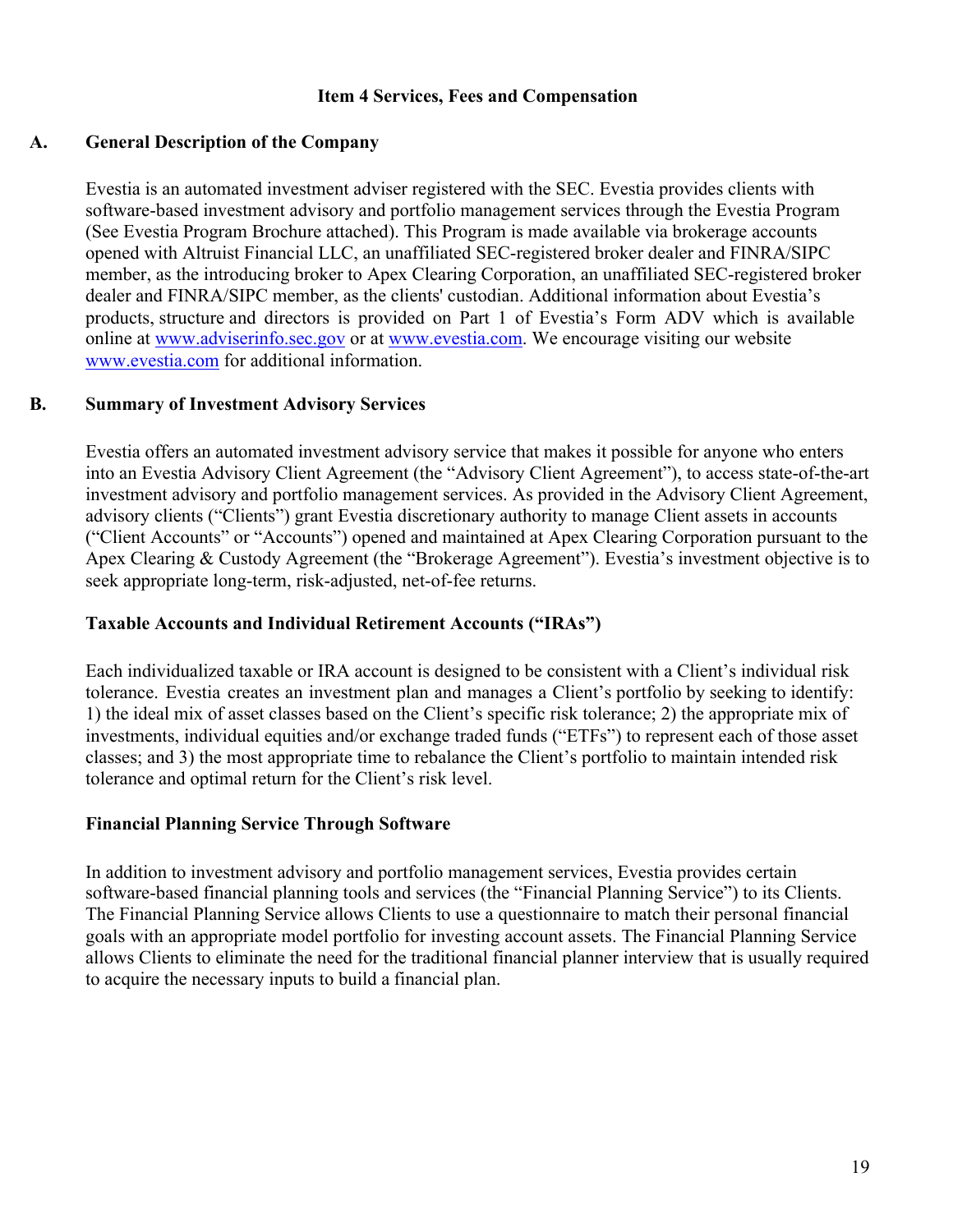# **Advisory Fees**

## **Taxable Accounts and Individual Retirement Accounts ("IRAs")**

Evestia is compensated for its advisory services by charging an annual fee of 1.00% of the net market value of a Client's Account as detailed in the table below.

| <b>Assets Under Management</b> | Annual Fee |
|--------------------------------|------------|
| \$1 to \$10,000,000            | $1.00\%$   |
| Above \$10 Million             | Negotiable |

There is no account minimum required to open an account. Evestia reserves the right, in its sole discretion, to negotiate, reduce or waive the advisory fee for certain Client Accounts for any period determined solely by Evestia.

## **Taxable Accounts and Individual Retirement Accounts ("IRAs")**

Evestia's software-based investment advisory service charges an annualized fee of 1.00% of a Client's assets under management. Annual fees are charged monthly as explained below.

Evestia's advisory fees are not paid in advance. Fees are charged in arrears and accrue daily and deducted from Clients' Accounts each month. A daily advisory fee is calculated by dividing the annual fee rate by 365(or 366) days in a year multiplied by the daily net market value of the Client's Account. The advisory fee for a calendar month is equal to the total of the daily fees calculated during that month (less any deductions or fee waivers) and is deducted from Client Accounts the following month.

Fee Calculation Example: Average Daily Account Net Market Value = \$100,000 Annual Advisor fee  $= 1.00\%$ Daily Fee Calculation =  $1.00\%$  / 365 x \$100,000 = \$2.74 Monthly Advisor Fee (Assuming 30 days in the month) =  $$2.74 \times 30 = $82.20$ 

# **C. Other Account Fees**

In addition to the advisory fees, Clients may also pay other fees or expenses to third parties, as well as to an affiliate of Evestia. The issuer of some of the securities or products we purchase for Clients, such as ETFs, may charge product fees that affect Clients. Evestia does not charge these ETF fees to Clients, nor does it benefit directly or indirectly from any such fees. An ETF typically includes embedded expenses that may reduce the fund's net asset value, and therefore directly affect the fund's performance and indirectly affect a Client's portfolio performance or an index benchmark comparison. Expenses of an ETF may include management fees, custodian fees, brokerage commissions, and legal and accounting fees. ETF expenses may change from time to time at the sole discretion of the ETF issuer.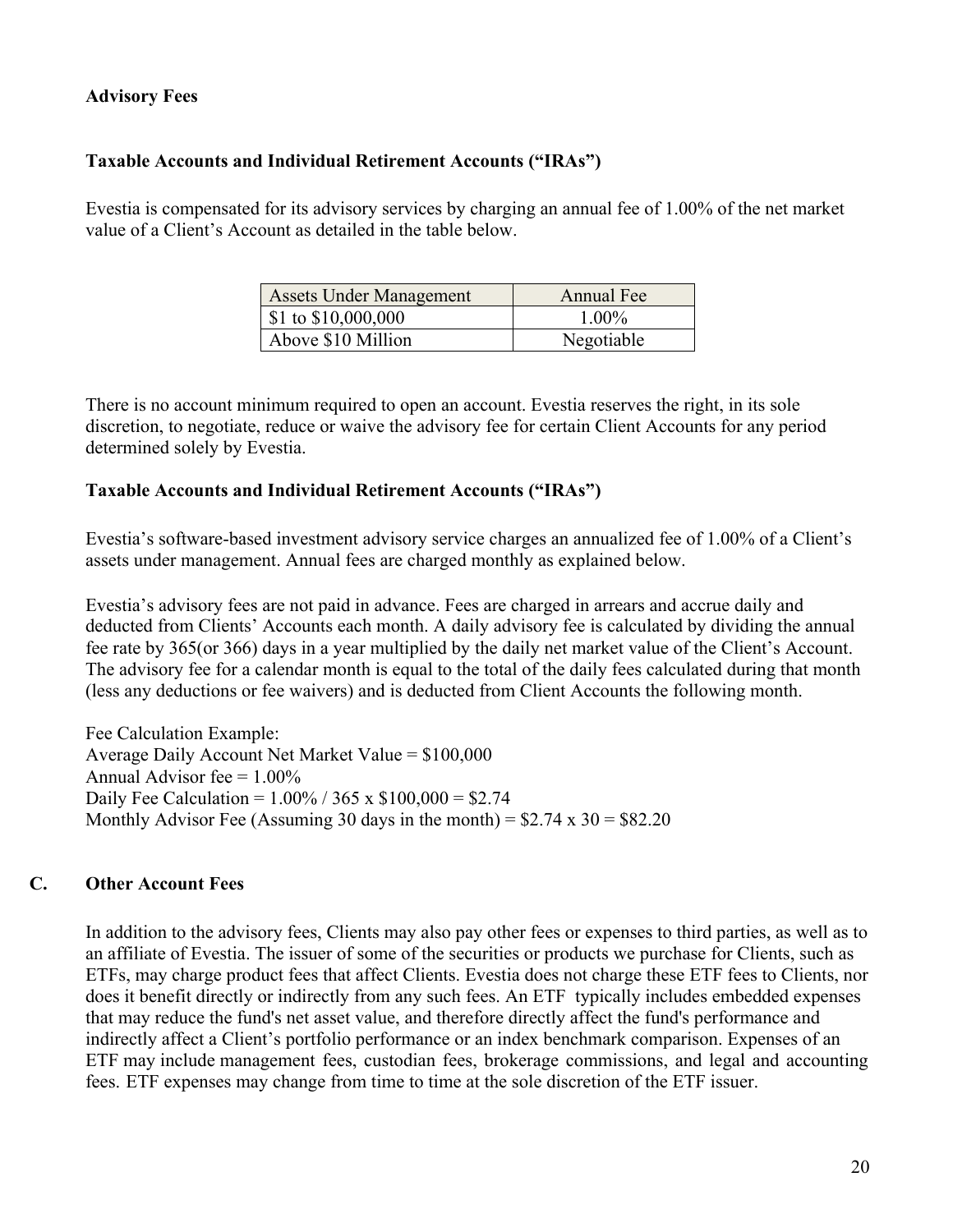## **Item 5 Account Requirements and Types of Clients**

There is no account minimum required to open an account with Evestia. As a result of using fractional shares and the automation associated with offering its services online, Evestia makes it possible for retail investors, as well as retirement accounts and trusts, to access its service with no minimum dollar amount. Clients have access to their Accounts through the Site. Additional requirements for opening an Account with Evestia are described in Item 4 of Evestia's Form ADV Part 2A brochure, above.

At any time, a Client may terminate an Account, withdraw all or part of an Account, or request an update to their investment profile (i.e. risk score), which may initiate an adjustment in the Account's holdings. In that case, unless otherwise directed by the Client, Evestia will sell the securities in the Client Account (or portion of the Account, in the case of a partial withdrawal or update) at market prices at or around the time of the termination, withdrawal, or update. See Item 16 of Evestia's Form ADV Part 2A brochure for a description of Evestia's discretionary investment authority, including the timing of Evestia's placement of Client trade orders. While Evestia seeks to respond to Client deposits, Client changes in risk profiles, Client withdrawal requests, including without limitation requests in connection with terminations, and other reasonable Client requests in a timely and reasonable manner, Evestia does not represent or guarantee that Evestia will respond to any such Client actions or requests immediately or in accordance with a set time schedule.

The Evestia program is probably not the most appropriate service for someone who wants frequent feedback from an advisor. Investors evaluating Evestia's software-based investment advisory service should be aware that Evestia's relationship with Clients is likely to be different from the "traditional" investment advisory relationship in several aspects:

- 1. Evestia is a software-based investment adviser which means each Client must acknowledge their ability and willingness to conduct their relationship with Evestia on an electronic basis. Under the terms of the Advisory Client Agreement and the Brokerage Agreement, each Client agrees to receive all Account information and Account documents (including this Brochure and the Evestia Program Brochure), and any updates or changes to same, through their access to the Site and Evestia's electronic communications. Unless noted otherwise on the Site or within this Brochure, Evestia's investment advisory service, Altruist Financial LLC's brokerage services, the signature for the Advisory Client Agreement and the Brokerage Agreement, and all documentation related to the advisory services are managed electronically.
- 2. To provide its investment advisory services and tailor its investment decisions to each Client's specific needs, Evestia collects information from each Client, including specific information about their investing profile such as financial situation, investment objectives, and risk preference. Evestia maintains this information in strict confidence subject to its Privacy Policy, which is provided on the Site. When customizing its investment solutions, Evestia relies upon the information received from a Client. Although Evestia contacts its Clients periodically as described further in Item 13 of Evestia's Form ADV Part 2A brochure, a Client must promptly notify Evestia of any change in their financial situation or investment objectives that might require a review or revision of their portfolio.
- 3. The software-based investment advisory service includes preselected securities for each asset class within the plan recommended to a Client. Evestia does not allow Clients to select their own securities.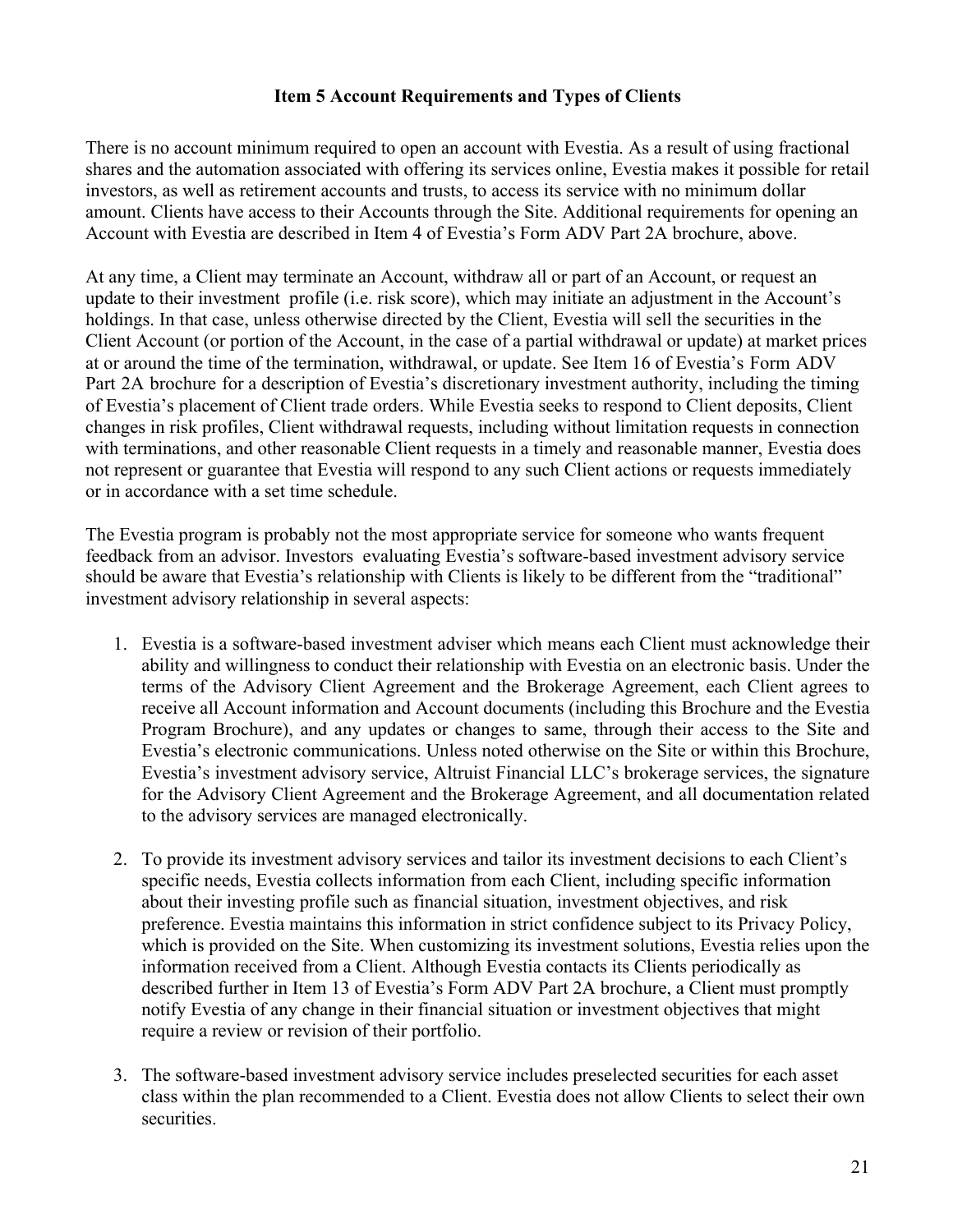4. Clients may not place orders to purchase or sell securities on a self-directed basis.

# **Item 6 Portfolio Manager Selection and Evaluation**

## **D. Active Beta Approach**

For its software-based investment advisory and portfolio management service, Evestia provides Clients with investment advice based on decades of research showing that smart beta factors may be a more intuitive way to invest in the market. Company characteristics such as low-risk, high-quality, good value, and strong momentum may enhance performance compared to market capitalization weighted indexes. Evestia's active smart beta approach gives clients a chance to outperform cap-weighted indexes on a risk-adjusted basis over a full business cycle, however there is no guarantee that such results will be achieved.

Evestia continuously monitors our Clients' portfolios and periodically rebalances them back to the Clients' target mix in an effort to optimize returns for the intended level of risk. No assurance can be made by Evestia that Clients will not incur capital gains when Client portfolios are rebalanced periodically. Evestia assumes no responsibility to its Clients for any tax consequences of any transaction, including any capital gains that may result from the rebalancing of Client Accounts.

## **E. Long Term, Buy and Hold Investment Philosophy**

Evestia adheres to a long-term, "buy-and-hold" investment philosophy. While Evestia reserves the right to act otherwise if it feels that it is in the best interests of its Clients, Evestia does not try to time the market and in general, Evestia intentionally does not react to market movements in managing Client Accounts. Evestia believes that numerous academic and industry studies show that "short-term fluctuations in market, which loom so large to investors, have little to do with the long-term accumulation of wealth." J. Siegel, Stocks for the Long Run (1977).

# **F. Risk Considerations**

Evestia cannot guarantee any level of performance or that any Client will avoid a loss of Account assets. **Any investment in securities involves the possibility of financial loss that Clients should be prepared to bear.**

When evaluating risk, financial loss may be viewed differently by each Client and may depend on many different risk items, each of which may affect the probability of adverse consequences and the magnitude of any potential losses. The following risks may not be all-inclusive but should be considered carefully by a prospective Client before retaining Evestia's services. These risks should be considered as possibilities, with additional regard to their actual probability of occurring and the effect on a Client if there is in fact an occurrence.

**Market Risk –** The price of any security or the value of an entire asset class can decline for a variety of reasons outside of Evestia's control, including, but not limited to, changes in the macroeconomic environment, unpredictable market sentiment, forecasted or unforeseen economic developments, interest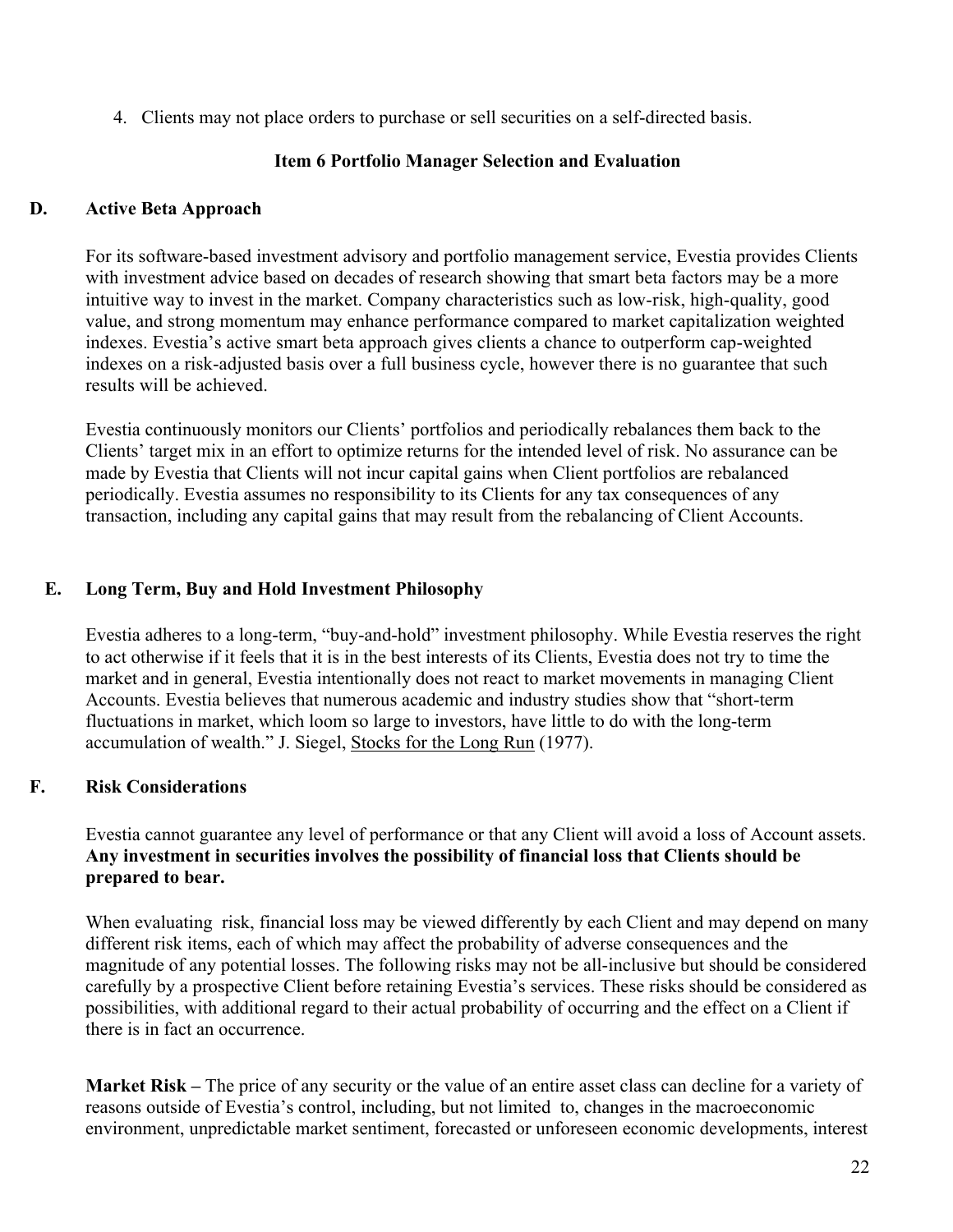rates, regulatory changes, and domestic or foreign political, demographic, or social events. If a Client has a high allocation in a particular asset class, it may negatively affect overall performance to the extent that the asset class underperforms relative to other market assets. Conversely, a low allocation to a particular asset class that outperforms other asset classes in a particular period will cause that Client Account to underperform relative to the overall market.

**Factor-Based Strategy Risk –** Although Evestia uses a rules-based proprietary investment methodology that seeks to identify certain factors, there is no guarantee that this methodology will be successful. In addition, there may be periods when a particular style of investing or factor is out of favor and therefore, during such periods, investment performance may suffer.

**Advisory Risk –** There is no guarantee that Evestia's judgment or investment decisions about securities or asset classes will necessarily produce the intended results. It is possible that Clients or Evestia itself may experience computer equipment failure, loss of internet access, viruses, or other events that may impair access to Evestia's software-based investment advisory service. Evestia and its representatives are not responsible to any Client for losses unless caused by Evestia's breach of its fiduciary duty.

**Software Risk –** Evestia delivers its investment advisory services entirely through software. Consequently, it is possible that such software may not always perform exactly as intended or as disclosed on the Site, mobile app, blogs or other Evestia disclosure documents, especially in certain combinations of unusual circumstances. For example, there may be occasions where a number of Client Accounts may not experience rebalancing back to the Client's target asset allocation for extended periods of time, due to certain errors in the deployment of the software. Evestia strives to monitor, detect and correct any software that does not perform as expected or as disclosed.

**Volatility and Correlation Risk** – Evestia's Security selection process is based in part on a careful evaluation of past price performance and volatility to evaluate future probabilities. It is possible that investments may exhibit price changes in directions which may adversely affect a Client's account and may become more acute in times of market upheaval or high volatility. **Past performance is no guarantee of future results, and any historical returns, expected returns, or probability projections may not reflect actual future performance.**

**Liquidity and Valuation Risk –** High volatility and/or the lack of deep and active liquid markets for a security may prevent a Client from selling their securities at all, or at an advantageous time or price because Evestia's executing broker-dealer may have difficulty finding a buyer and may be forced to sell at a significant discount to market value. Some securities (including ETFs) that hold or trade financial instruments may be adversely affected by liquidity issues as they manage their portfolios. While Evestia values the securities held in Client Accounts based on reasonably available exchange traded security data, Evestia may from time to time receive or use inaccurate data, which could adversely affect security valuations, transaction size for purchases or sales, and/or the resulting advisory fees paid by a Client to Evestia.

**Credit Risk –** Evestia cannot control, and Clients are exposed to the risk that, financial intermediaries or security issuers may experience adverse economic consequences that may include impaired credit ratings, default, bankruptcy or insolvency, any of which may affect portfolio values or management. This risk applies to assets on deposit with any broker-dealer, notwithstanding asset segregation and insurance requirements that are beneficial to broker-dealerclients generally. In addition, exchange trading venues or trade settlement and clearing intermediaries could experience adverse events that may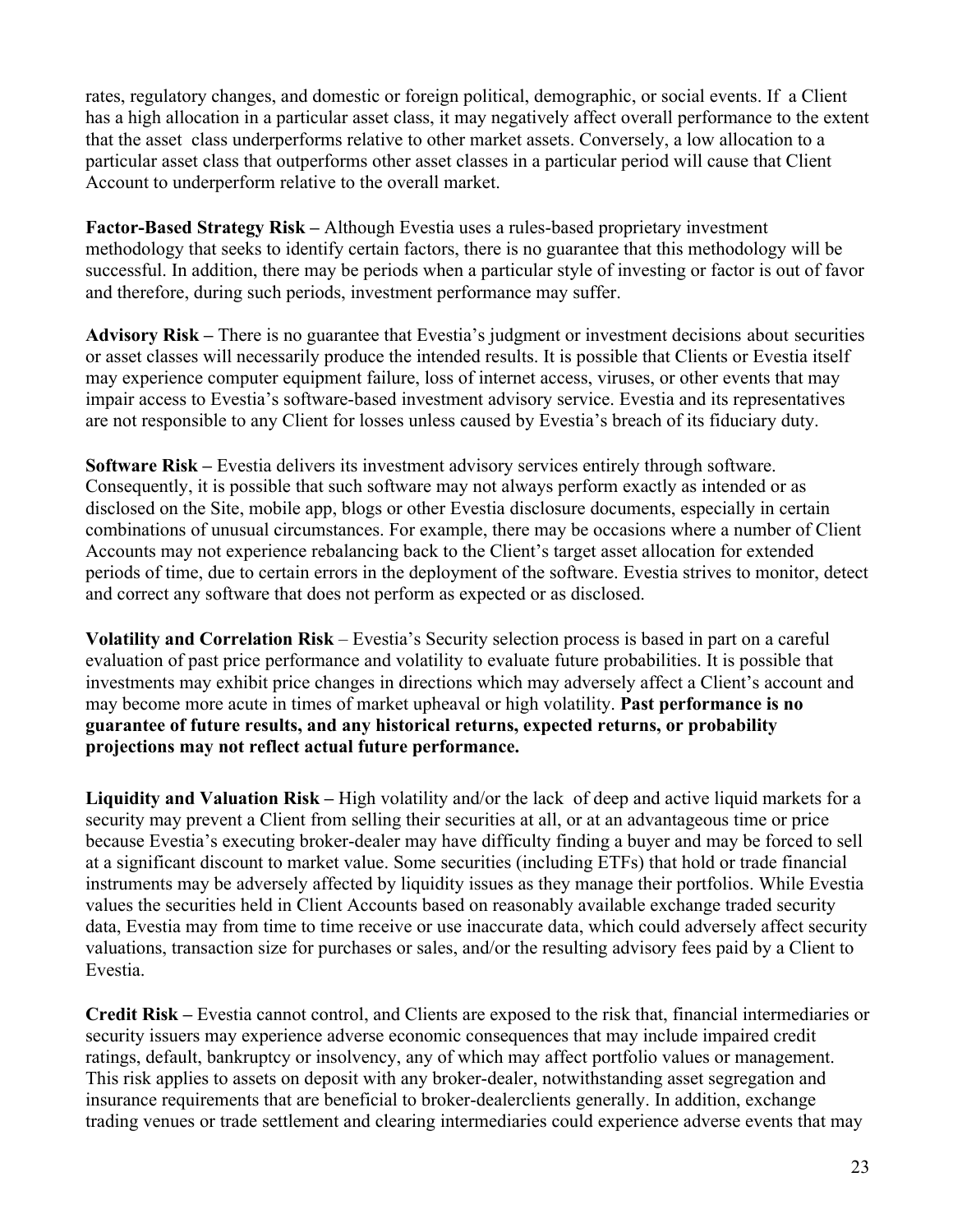temporarily or permanently limit trading or adversely affect the value of Client securities. Finally, any issuer of securities may experience a credit event that could impair or erase the value of the issuer's securities held by a Client.

**Legislative and Tax Risk** - Performance may directly or indirectly be affected by government legislation or regulation, which may include, but is not limited to: changes in investment adviser / financial advisor or securities trading regulation; change in the U.S. government's guarantee of ultimate payment of principal and interest on certain government securities; and changes in the tax code that could affect interest income, income characterization and/or tax reporting obligations. Evestia does not engage in tax planning, and in certain circumstances a Client may incur taxable income on their investments without a cash distribution to pay the tax due.

**Potentially High Levels of Trading Risk** - Certain situations, such as the simultaneous receipt of a high volume of Client deposits or withdrawal requests, can lead Evestia to engage in high levels of trading. High levels of trading could result in (a) bid--ask spread expense; (b) trade executions that may occur at prices beyond the bid--ask spread (if quantity demanded exceeds quantity available at the bid or ask); (c) trading that may adversely move prices, such that subsequent transactions occur at worse prices; (d) trading that may disqualify some dividends from qualified dividend treatment; unfulfilled orders or portfolio drift, in the event that markets are disorderly or trading halts altogether; and (f) unforeseen trading errors.

**Foreign Investing and Emerging Markets Risk** - Foreign investing involves risks not typically associated with U.S. investments, and the risks may be exacerbated further in emerging market countries. These risks may include, among others, adverse fluctuations in foreign currencyvalues, as well as adverse political, social and economic developments affecting one or more foreign countries. In addition, foreign investing may involve less publicly available information and more volatile or less liquid securities markets, particularly in markets that trade a small number of securities, have unstable governments, or involve limited industry. Investments in foreign countries could be affected by factors not present in the U.S., such as restrictions on receiving the investment proceeds from a foreign country, foreign tax laws or tax withholding requirements, unique trade clearance or settlement procedures, and potential difficulties in enforcing contractual obligations or other legal rules that jeopardize shareholder protection. Foreign accounting may be less transparent than U.S. accounting practices and foreign regulationmay be inadequate or irregular.

**ETF Risks, including Net Asset Valuations and Tracking Error** - ETF performance may not exactly match the performance of the index or market benchmark that the ETF is designed to track because 1) the ETF will incur expenses and transaction costs not incurred by any applicableindex or market benchmark; 2) certain securities comprising the index or market benchmark tracked by the ETF may, from time to time, temporarily be unavailable; and 3) supply and demand in the market for either the ETF and/or for the securities held by the ETF may cause the ETF shares to trade at a premium or discount to the actual net asset value of the securities owned by the ETF. Certain ETF strategies may from time to time include the purchase of fixed income, commodities, foreign securities, American Depositary Receipts, or other securities for which expenses and commission rates could be higher than normally charged for exchange traded equity securities, and for which market quotations or valuation may be limited or inaccurate.

Clients should be aware that to the extent they invest in ETF securities they will pay two levels of advisory compensation – advisory fees charged by Evestia plus any management fees charged by the issuer of the ETF. This scenario may cause a higher advisory cost (and potentially lower investment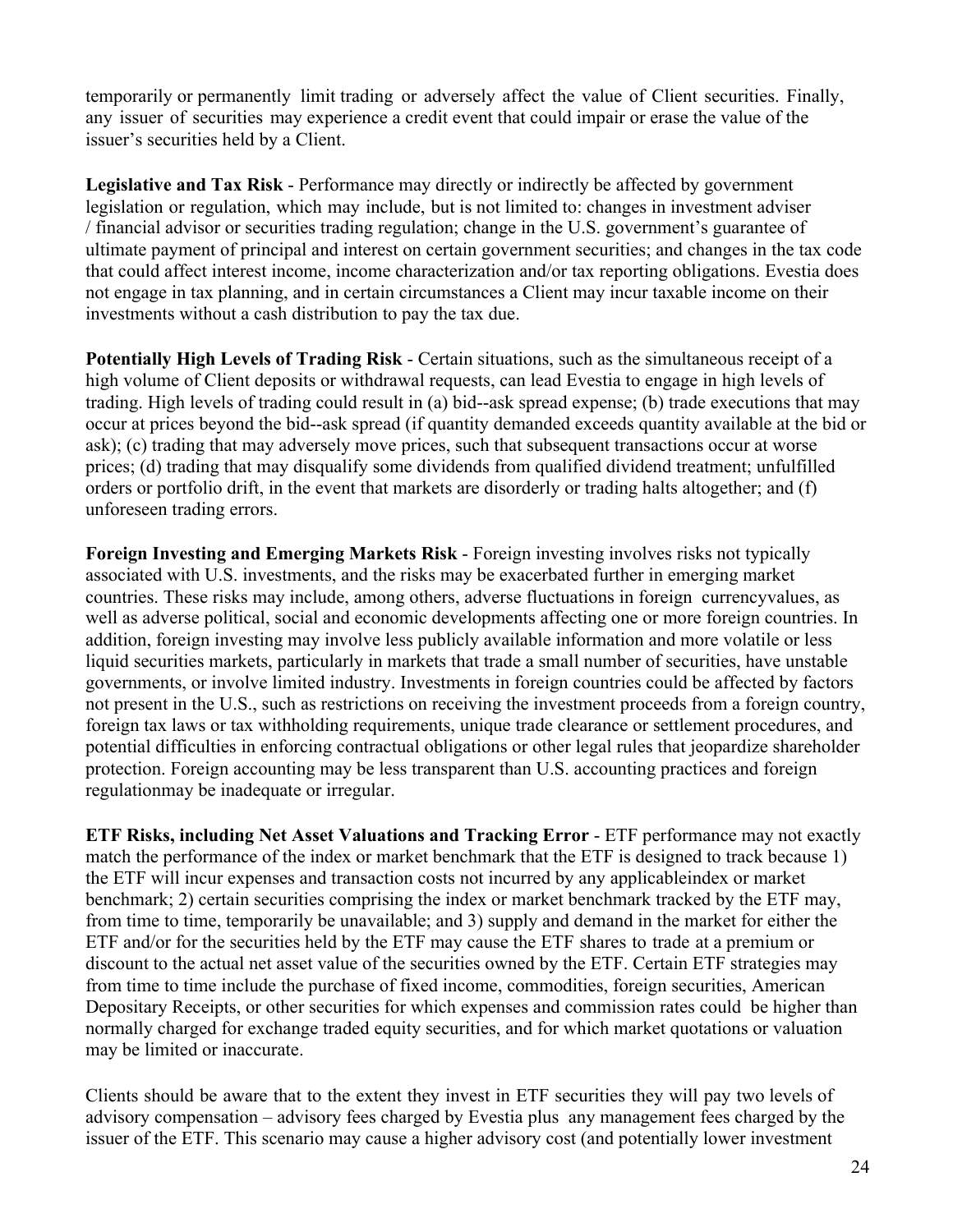returns) than if a Client purchased the ETF directly.

An ETF typically includes embedded expenses that may reduce the fund's net asset value, and therefore directly affect the fund's performance and indirectly affect a Client's portfolio performance or an index benchmark comparison. Expenses of the fund may include ETF management fees, custodian fees, brokerage commissions, and legal and accounting fees. ETF expenses may change from time to time at the sole discretion of the ETF issuer. ETF tracking error and expenses may vary.

**Inflation, Currency, and Interest Rate Risks** - Security prices and portfolio returns will likely vary in response to changes in inflation and interest rates. Inflation causes the value of future dollars to be worth less and may reduce the purchasing power of an investor's future interest payments and principal. Inflation also generally leads to higher interest rates, which in turn may cause the value of many types of fixed income investments to decline. In addition, the relative value of the U.S. dollar-denominated assets primarily managed by Evestia may be affected by the risk that currency devaluations affect Client purchasing power.

## **Item 7 Client Information Provided to Portfolio Managers**

Evestia periodically contacts each Client to remind them to review and update personal profile information they previously provided. Evestia also requests that Clients reconfirm the same information on annually. These notifications and confirmations include contact information for Evestia's support team. Evestia conducts separate reviews related to the individual equities and/or ETFs used for Client portfolios.

# **Item 8 Client Contact with Portfolio Managers**

All client contacts and communications regarding participation in the Evestia Program will occur through contact with Evestia via email, the Site or the App. If Client requests an update to their investment profile (i.e., risk score) it may necessitate a change in the Account's holdings, and Evestia will make any appropriate changes to Client's Account portfolio. See Item 16 in Evestia's Form ADV Part 2A brochure for a description of Evestia's discretionary investment authority, including the timing of Evestia's placement of trade orders, for while Evestia seeks to respond to Client deposits, Client changes in risk profiles, Client withdrawal requests, including without limitation requests in connection with terminations, and other reasonable Client requests in a timely and reasonable manner, Evestia does not represent or guarantee that Evestia will respond to any such Client actions or requests immediately or in accordance with set time schedule.

## **Item 9 Additional Information**

## **A. Disciplinary Information**

Neither Evestia nor its management persons have any reportable disciplinary events.

## **B. Other Financial Industry Activities and Affiliations**

No Evestia employee is registered, or has an application pending to register, as a broker‐dealer or a registered representative of a broker‐dealer. No Evestia employee is registered, or has an application pending to register, as a futures commission merchant, commodity pool operator or a commodity trading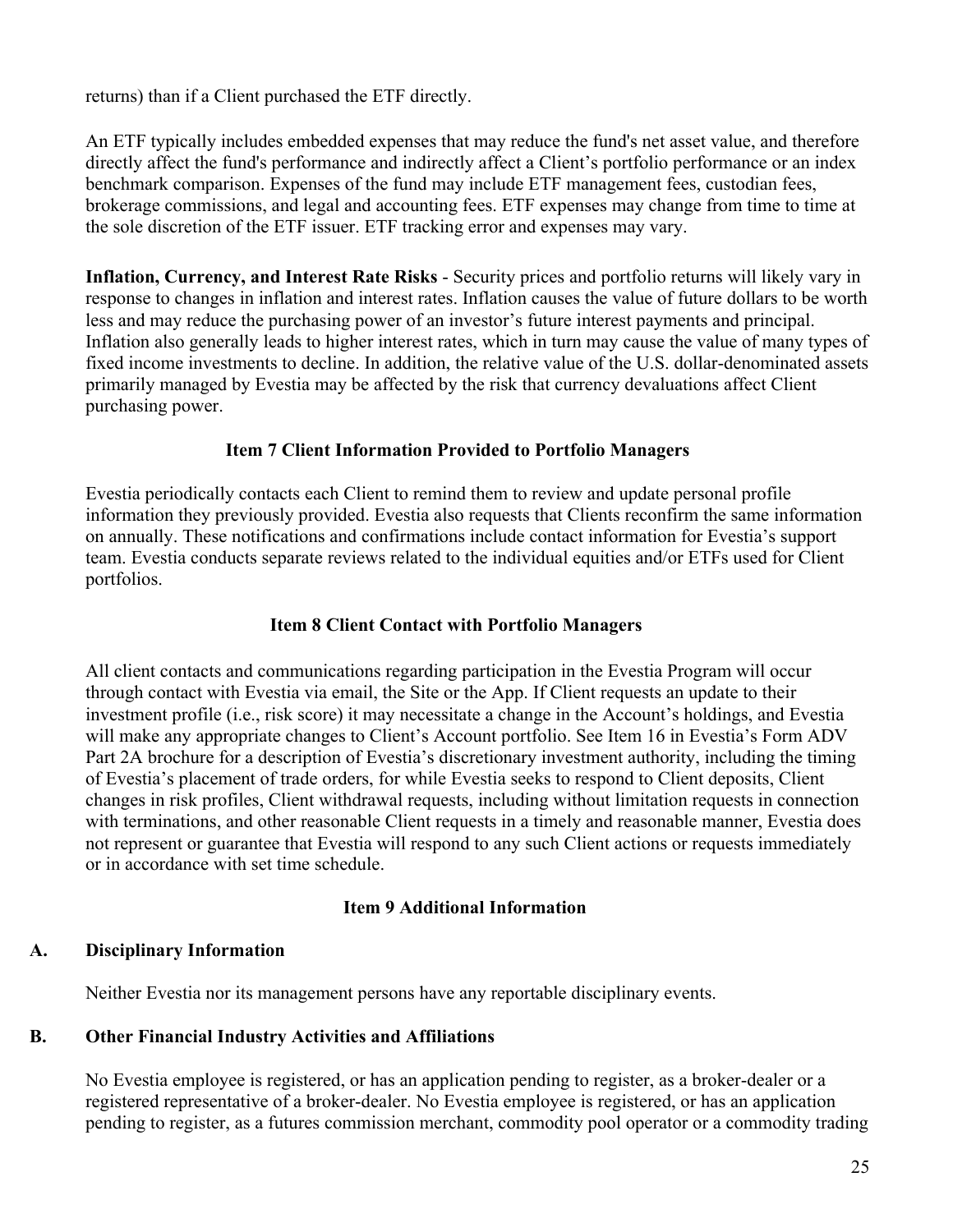advisor. Evestia does not have any related parties. As a result, we do not have a relationship with any related parties. Evestia only receives compensation directly from clients. We do not receive compensation from any outside source. We do not have any conflicts of interest with any outside party.

# **C. Code of Ethics, Participation or Interest in Client Transactions and PersonalTrading**

Evestia's paramount ethical, professional, and legal duty is to act at all times as afiduciary to its Clients. This means that Evestia puts the interests of its Clients *ahead of its own*, and carefully manages for any perceived or actual conflict of interest that may arise in relation to its advisory services. Evestia has adopted a Code of Ethics, which is designed to ensure that we meet our fiduciary obligation to Clients, enhance our culture of compliance within the firm, and detect and prevent any violations of securities laws.

Evestia's Code of Ethics (the "Code") establishes standards of conduct for all Evestia's employees, including all officers, directors, employees, certain contractors and others, and is consistent with the code of ethics requirements of Rule 204A-1 under the Investment Advisers Act of 1940, as amended. The Code includes general requirements that all employees comply with their fiduciary obligations to Clients and applicable securities laws, and specific requirements relating to, among other things, personal trading, insider trading, conflicts of interest, and confidentiality of client information.

Each new Evestia employee receives a copy of the Code when hired or engaged by Evestia. Evestia sends copies of any amendments to the Code to all supervised persons, who must acknowledge in writing having received the Code and the amendments. Annually or as otherwise required, each supervised person must confirm to Evestia that they have complied with the Code during such preceding period.

Evestia's employees may personally invest in securities recommended by Evestia, specifically the ETFs and stocks recommended for each asset class. Evestia's employees may also buy or sell specific securities for their own accounts if they are not purchased or sold ahead of Client accounts. Evestia monitors the securities transactions of all employees to determine whether there has been any improper use of client trading information by employees. It also requires all employees to report any violations of the Code promptly to Evestia's Chief Compliance Officer. The complete Code of Ethics is available to any client or prospective Client upon request.

# **D. Review of Accounts**

Evestia provides all Clients with continuous access via the Site where Clients can access their Account documents, such as account statements, and review their returns. Clients may also receive periodic email communications describing portfolio performance, Account information, and product features.

Evestia's software-based investment advisory service assumes that a portfolio created will not stay optimized over time and must be periodically rebalanced back to its original targets to maintain the intended risk level and asset allocations. Evestia reviews each Client's Account when it is opened and using software, continuously monitors and periodically rebalances each Client's portfolio to seek to maintain a Client's targeted risk tolerance and optimal return for the Client's risk level. Evestia also conducts reviews when Clients make changes to their risk profiles. Evestia may consider the volatility associated with each of the chosen asset classes when deciding when and how to rebalance, however no assurance can be made by Evestia that Clients will not incur capital gains, and in certain instances significant capital gains, when Client portfolios are rebalanced periodically. Evestia assumes no